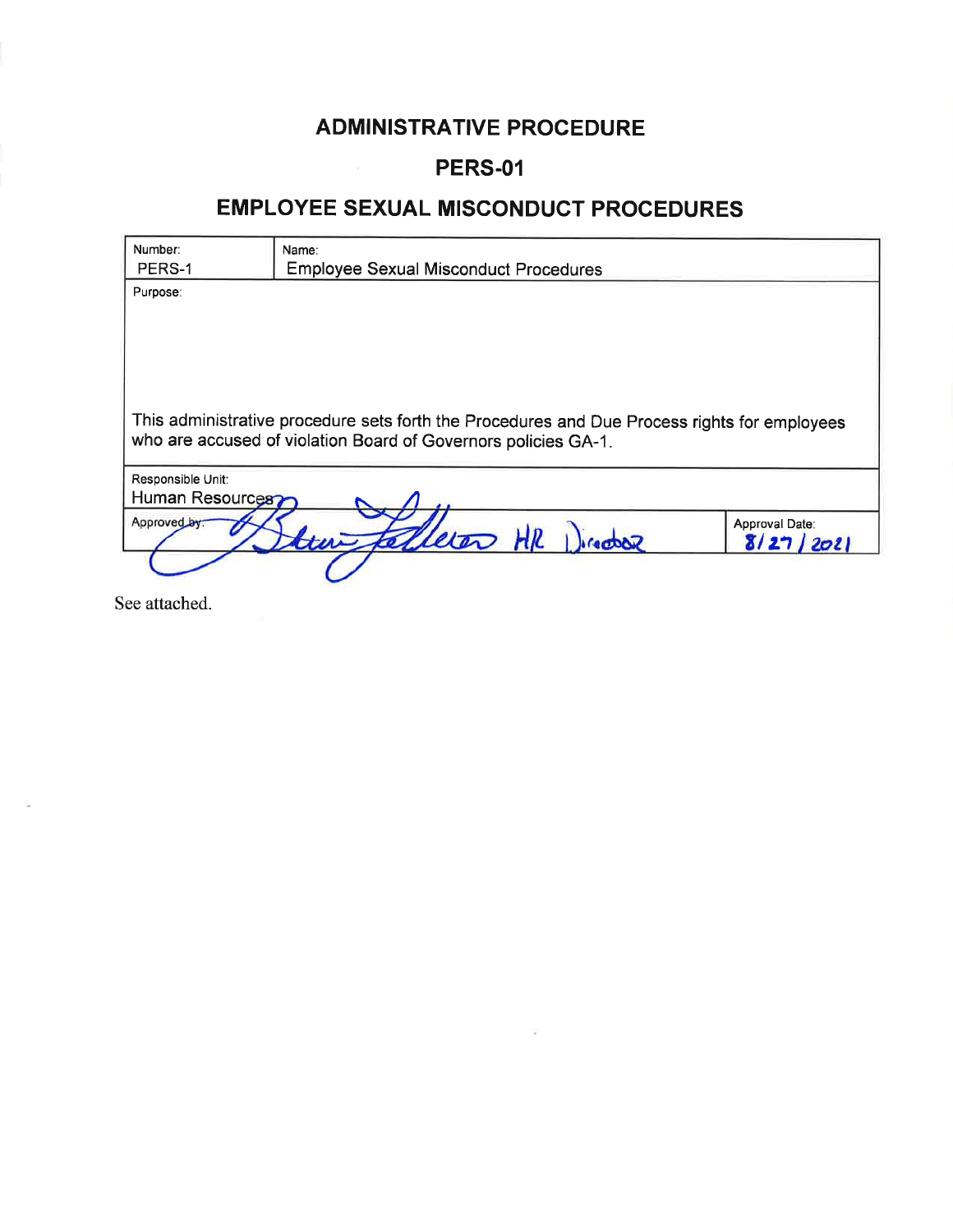### **MARSHALL UNIVERSITY**

# **TITLE IX GRIEVANCE PROCEDURES FOR EMPLOYEES**

## **Contents**

| I.           |  |
|--------------|--|
| II.          |  |
| III.         |  |
| Α.           |  |
| <b>B.</b>    |  |
| IV.          |  |
| V.           |  |
| VI.          |  |
| Α.           |  |
| <b>B.</b>    |  |
| $\mathsf{C}$ |  |
| VII.         |  |
| A.           |  |
| <b>B.</b>    |  |
| VIII.        |  |
| IX.          |  |
| Α.           |  |
| <b>B.</b>    |  |
| Х.           |  |

## <span id="page-1-0"></span>**I. INTRODUCTION**

Marshall University ("the University") is committed to providing a safe, non-discriminatory environment for all members of the University community. The University prohibits Discrimination, Harassment, Sexual Harassment, Sexual Misconduct, Domestic Misconduct, Stalking, and Retaliation by or against any member of the University community (together, "Prohibited Conduct"). These forms of Prohibited Conduct are defined in the Discrimination, Harassment, Sexual Harassment, Sexual & Domestic Misconduct, Stalking, and Retaliation Policy – Including Title IX (BOG GA-1) ("Policy"). In accordance with Title IX, these are the Title IX Grievance Procedures<sup>1</sup> (the "Procedures") the University follows when it receives a report alleging Prohibited Conduct under the Jurisdiction of Title IX by an Employee. The University uses these Procedures to investigate and adjudicate any such allegations and

 $<sup>1</sup>$  Although these are referred to a "Grievance Procedures" due to the applicable federal regulation, these Procedures</sup> should not be interpreted as amending or affecting the requirements set forth in the West Virginia Public Employees Grievance Board Procedures.

Grievance Procedures for Title IX Reports Against Employees (Revised August 2021) Page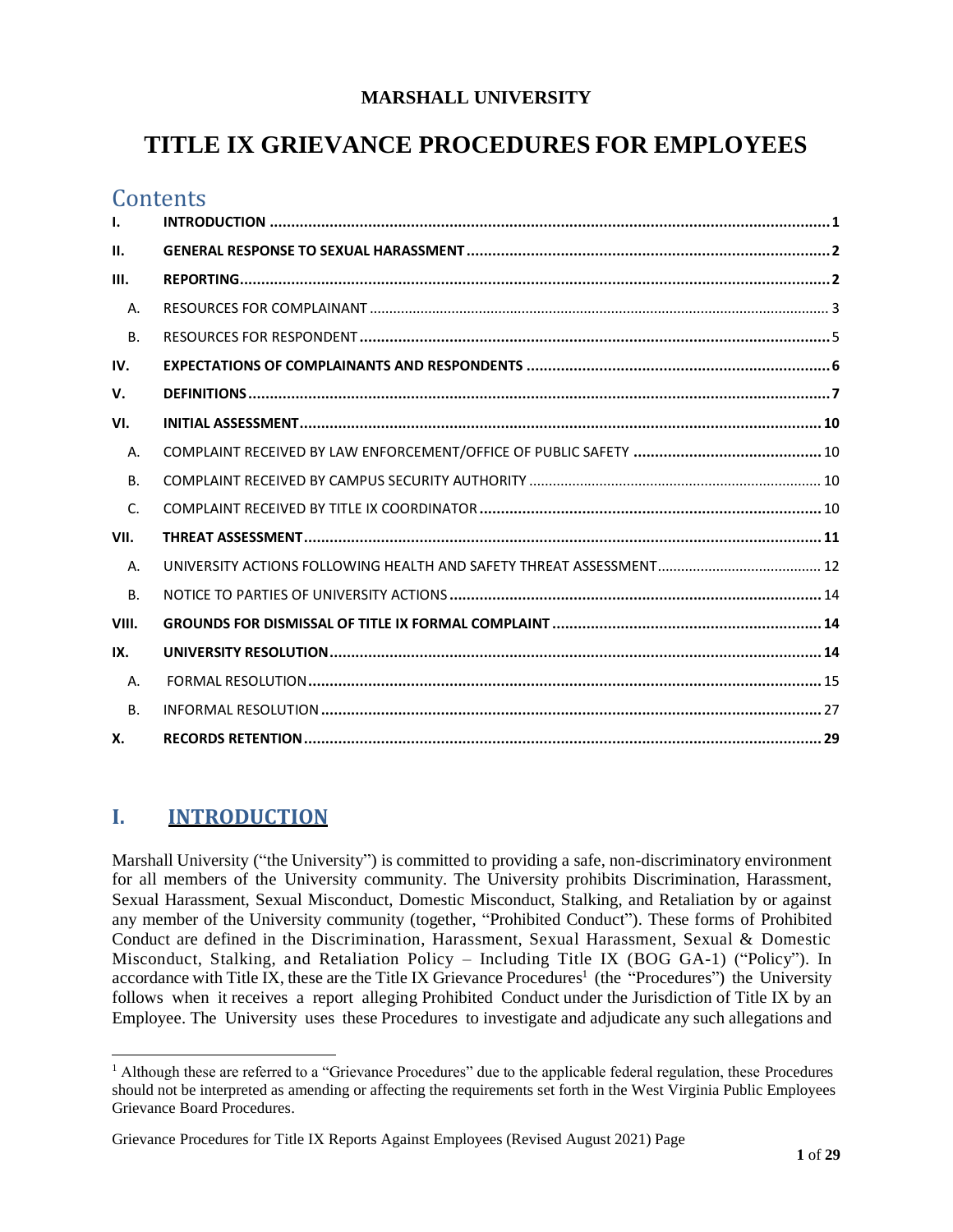<span id="page-2-0"></span>to impose disciplinary sanctions against Employees found responsible for violating the Policy<sup>2</sup>.

### **II. GENERAL RESPONSE TO SEXUAL HARASSMENT**

When the University has actual knowledge of sexual harassment in an "education program or activity", as defined in the Policy, of the University against a person in the United States, it must respond promptly in a manner that is not deliberately indifferent. The University is deliberately indifferent only if its response to sexual harassment is clearly unreasonable in light of the known circumstances.

The University will treat Complainants and Respondents equitably by offering supportive measures to the parties and by following these grievance procedures before the imposition of any disciplinary sanctions or other actions that are not supportive measures as defined. The Title IX Coordinator must promptly contact the Complainant to discuss the availability of supportive measures, consider the Complainant's wishes with respect to supportive measures, inform the Complainant of the availability of supportive measures with or without the filing of a Formal Complaint, and explain to the Complainant the process for filing a Formal Complaint.

### <span id="page-2-1"></span>**III. REPORTING**

The University encourages anyone<sup>3</sup> who experiences or becomes aware of an incident of Prohibited Conduct involving a Student or Employee to *immediately* report the incident to the University through the following reporting options:

By contacting the University's Title IX Coordinator by telephone, email, or in person:

Debra Hart, Director/ Title IX Coordinator Old Main Room 324 [Hart70@marshall.edu](mailto:Hart70@marshall.edu) o[r TitleIX@marshall.edu](mailto:TitleIX@marshall.edu) Ph: 304-696-2597

The University's website for online reporting (which allows for anonymous reporting) is located at [https://www.marshall.edu/eeoaa/complaint-form/.](https://www.marshall.edu/eeoaa/complaint-form/)

Anonymous complaints will be reviewed; however, because the Respondent is entitled to certain due process, including but not limited to the right to confront his/her accuser, the University's ability to address alleged misconduct reported by anonymous sources is significantly limited.

A Complainant may choose to make a report to the University to pursue resolution under these Procedures and may also choose to make a report to law enforcement. A Complainant may pursue either or both options at the same time. As set forth in the Policy, a Complainant who wishes to pursue criminal

<sup>&</sup>lt;sup>2</sup> These Procedures should be read in conjunction with the Policy. Capitalized terms used and not otherwise defined in these Procedures are defined in the Policy. For purposes of these Procedures, the following definitions apply: (1) the "Title IX Coordinator" means the Title IX Coordinator and/or any of the respective trained designees; (2) "Supervisor" means the individual or individuals to whom an Employee reports in the context of their employment with the University (for academic faculty, that individual may be the Department Chair; Dean or other unity administrator); and (3) "Human Resources" means the University Human Resources and/or the Human Resources professional in an particular school or department.

<sup>3</sup> Pursuant to University policy, certain University employees, called "Campus Security Authorities," are required to report to the Title IX Coordinator all information disclosed to them about an incident of Prohibited Conduct. See "Reporting by University Employees of Disclosures Relating to Sexual and Gender-Based Harassment and Other Forms of Interpersonal Violence."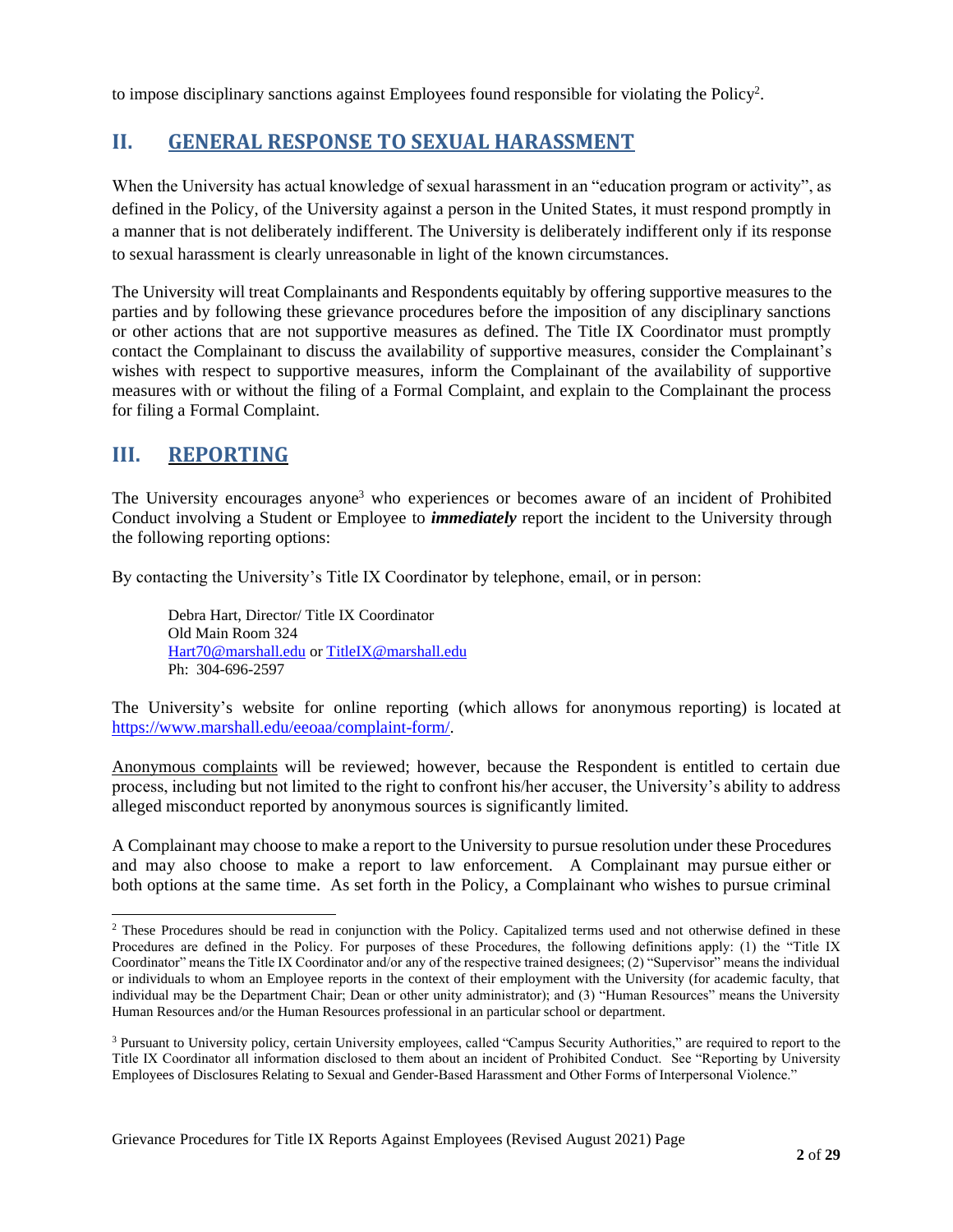action in addition to, or instead of, making a report under these Procedures should contact law enforcement directly:

**Marshall University Police Department** (304-696-HELP (4357) (for both emergencies and nonemergencies) **911** (for emergencies) **City of Huntington, WV Police Department** (304-696-5510) (for non-emergencies) **South Charleston Police** (304-744-6903) **Cabell County Sheriff's Department** (304-743-1594) (for non-emergencies) **Mason County Sheriff's Department** (304-675-3838) (for non-emergencies)

The administrative investigation of complaints filed in accordance with these Procedures is different from a law enforcement investigation. The technical rules of evidence and procedure do not apply. A law enforcement investigation is separate and will not take the place of an investigation, adjudication or disposition of a complaint filed in accordance with these Procedures. The results of a law enforcement investigation, adjudication or disposition are not determinative of and do not determine whether an individual is responsible for violating University rules, regulations, policies. The administration of complaints filed in accordance with these procedures may be carried out prior to, simultaneously with, or following civil or criminal investigations and/or proceedings. The University will cooperate fully with law enforcement and other agencies in the enforcement of criminal law on campus or that affects the University community. Such cooperation may require the institution to temporarily suspend the fact-finding aspect of the administrative investigation or any of these proceedings while the law enforcement agency is in the process of gathering information. Suspensions of investigations typically last from three (3) to ten (10) days but may be extended depending upon the circumstances of each case and/or as dictated by other provisions of this Procedure. The University will promptly resume its administrative investigation/proceedings as soon as notified by the law enforcement agency that it has completed the evidence gathering process.

The University's ability to take action against third parties may be limited and is determined by the context of the prohibited conduct and the nature of the relationship of the parties to the University. The Evaluation Panel will determine the appropriate manner of resolution, which may include referral to area law enforcement, restriction of access to campus or University activities, or referral to the home school of the third party.

### <span id="page-3-0"></span>**A. RESOURCES FOR COMPLAINANT**

The following are confidential resources for individuals who are unsure about whether to report Prohibited Conduct or are seeking counseling or other emotional support in addition to (or without) making a report to the University. Specifically, individuals may contact:

#### **Marshall University Women's & Gender Center**

Old Main 115, One John Marshall Drive Huntington, WV 25755 Phone: 304 696-3338 Email: [wcenter@marshall.edu](mailto:wcenter@marshall.edu)

#### **Marshall University Counseling Center**

1st Floor Prichard Hall, One John Marshall Drive Huntington, WV 25755 Phone: 304 696-3111

**Marshall University Violence Prevention and Response Program** 1205 Wellness Center, Rec Center, One John Marshall Drive Huntington, WV 25755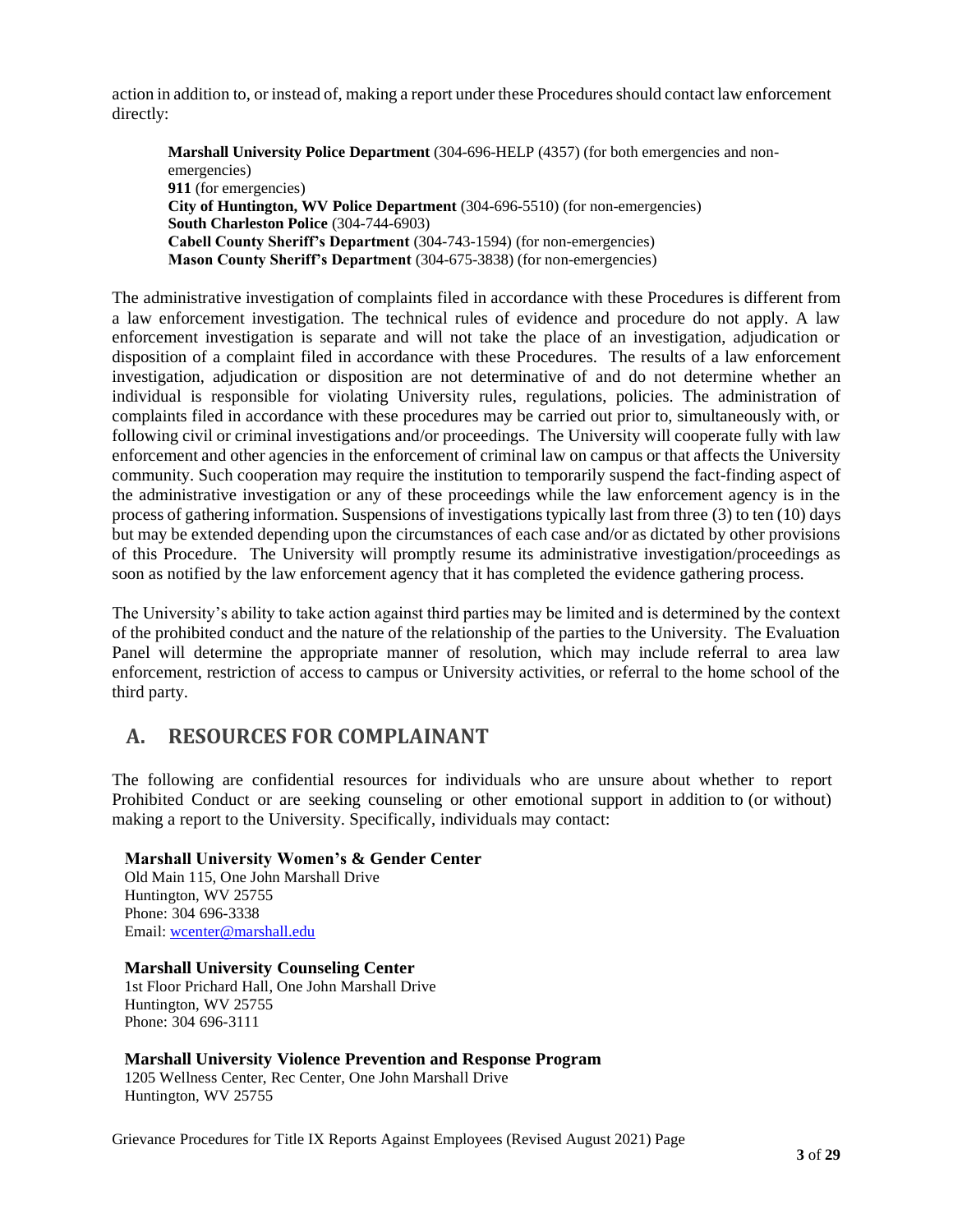Phone: 304 696-5701 Email: vprprogram@marshall.edu

#### **CONTACT Rape Crisis Center**

P.O. Box 2963 Huntington, WV 25728-2963 Office Phone: 304 523-3447 24-hour crisis hotline: (304) 304-399-1111 http://www.contacthuntington.com (Serving: Cabell, Wayne, Lincoln and Mason Counties)

#### **REACH Family Counseling Connection**

Phone: (304) 292-5100 http://www.tccwv.org/Our-Programs/REACH.aspx (Serving: Kanawha, Jackson, and Putnam Counties)

#### **BRANCHES Domestic Violence Shelter**

P.O. Box 403, Huntington, WV 25708 24-hour crisis phone: 304-529-2382 Email: info@branchesdvs.org https://www.branchesdvs.org/

For a more detailed list of confidential resources available to members of the University community, please see: Marshall University Counseling Center Staff Marshall University Women's & Gender Center Staff Marshall University Psychology Clinic Staff Marshall University Violence Prevention and Response Program

Your Primary Care Physician.

#### **Cabell Huntington Hospital**

Emergency Department 304-526-2200 <https://cabellhuntington.org/services/emergency-trauma/>

**St. Mary's Medical Center** Emergency Services 304-526-1111 <https://www.st-marys.org/centers-services/emergency-services/>

**Charleston Area Medical Center (CAMC) – General** 304-388-7498 <http://www.camc.org/generaler>

Complainants are entitled to receive information, assistance and a broad range of support and remedial measures regardless of whether they choose to pursue criminal and/or University disciplinary resolution of Prohibited Conduct.

Although Third Parties do not have the same standing in the University internal process as members of the University community, they may report prohibited conduct to:

Debra Hart, Director/ Title IX Coordinator Old Main Room 324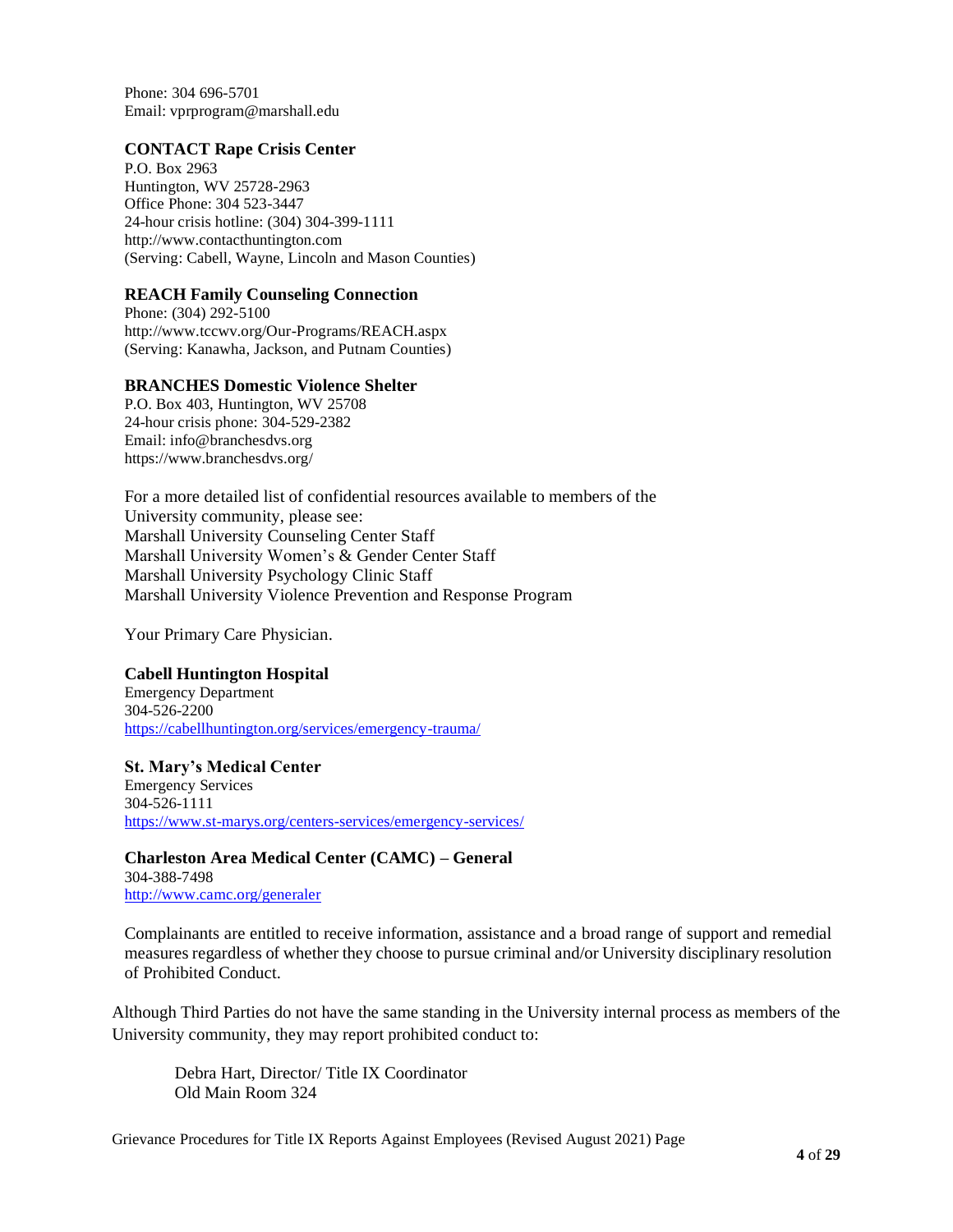Hart70@marshall.edu or TitleIX@marshall.edu 304-696-2597

The U.S. Department of Education's Office for Civil Rights (OCR) enforces, among other statutes, Title IX of the Education Amendments of 1972. Title IX protects people from discrimination based on sex in education programs or activities that receive Federal financial assistance. A Complainant may choose to make a report to the OCR at any time by contacting:

Philadelphia Office, Office for Civil Rights, U.S. Department of Education The Wanamaker Building 100 Penn Square East, Suite 515 Philadelphia, PA 19107-3323 Telephone: 215-656-8541 FAX: 215-656-8605; TDD: 800-877-8339 Email: [OCR.Philadelphia@ed.gov](mailto:OCR.Philadelphia@ed.gov) <http://www2.ed.gov/about/offices/list/ocr/complaintintro.html>

A statement about Title IX and a link for filing a complaint or making a report are provided on the University websites. Any changes to these procedures will result in notification through email to the University community.

#### **Legal Resources:**

**West Virginia Lawyer Referral Service** The West Virginia State Bar 2000 Deitrick Blvd. Charleston, WV 25311 304-553-7220 or 800-642-3617 [https://wvlawyerreferral.org](https://wvlawyerreferral.org/)

### <span id="page-5-0"></span>**B. RESOURCES FOR RESPONDENT**

#### **Marshall University Counseling Center**

1st Floor Prichard Hall, One John Marshall Drive Huntington, WV 25755 Phone: 304 696-3111

Primary Care Physician Family Counseling Center Clergy Advisor, see below

#### **Legal Resources**:

**West Virginia Lawyer Referral Service** The West Virginia State Bar 2000 Deitrick Blvd. Charleston, WV 25311 304-553-7220 or 800-642-3617 [https://wvlawyerreferral.org](https://wvlawyerreferral.org/)

**AFT-WV** for its members.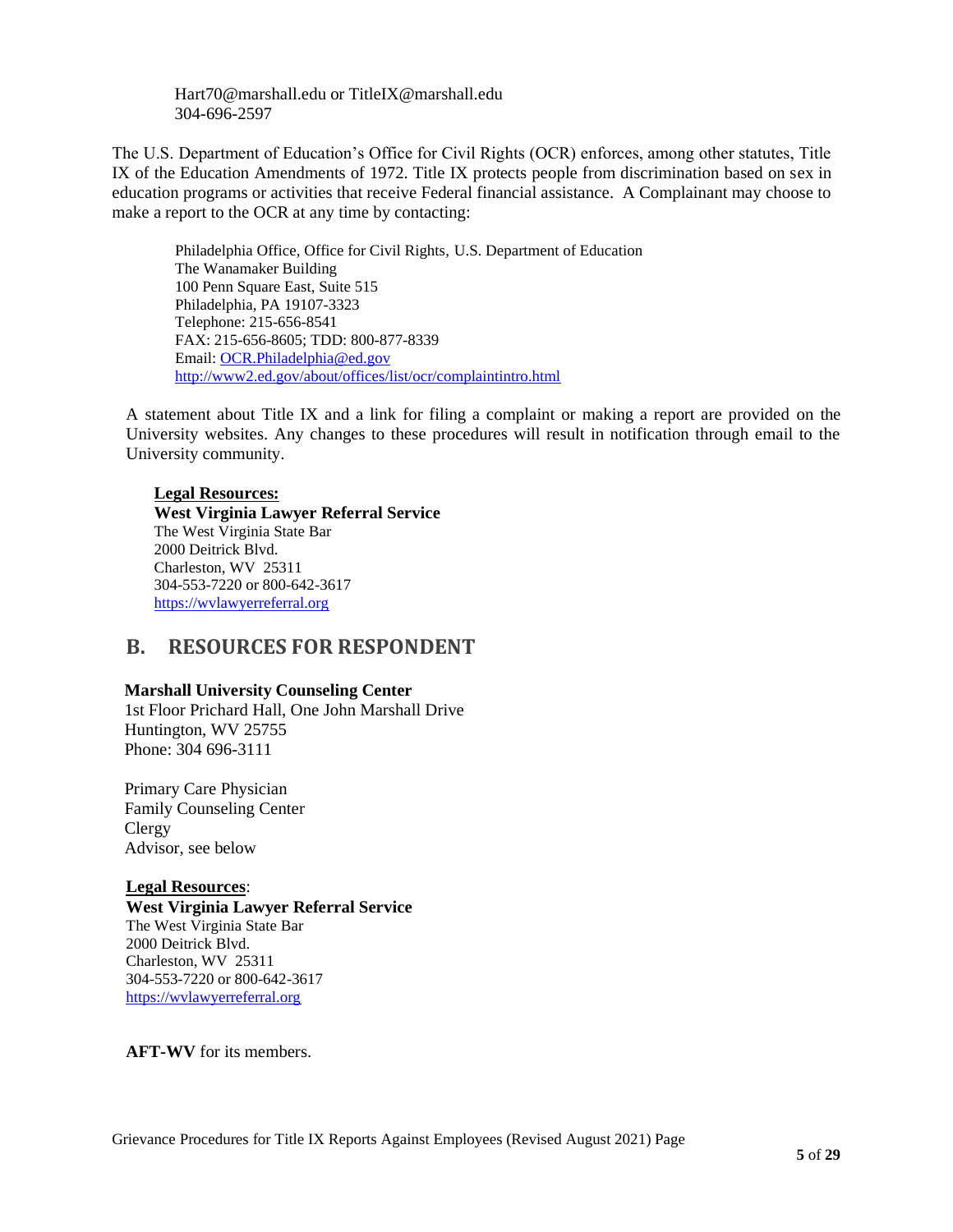### <span id="page-6-0"></span>**IV. EXPECTATIONS OF COMPLAINANTS AND RESPONDENTS**

Pursuant to these Procedures, Complainants and Respondents can expect:

- A. Reasonably prompt and equitable resolution of allegations of Prohibited Conduct;
- B. Privacy in accordance with the Policy and any legal requirements;
- C. Reasonably available interim supportive measures, as described in these Procedures;
- D. Freedom from Retaliation for making a good faith report of Prohibited Conduct or participating in any proceeding under the Policy or these Procedures;
- E. The responsibility to refrain from Retaliation directed against any person for making a good faith report of Prohibited Conduct or participating in any proceeding under the Policy or these Procedures;
- F. The responsibility to provide truthful information in connection with any report, investigation, or resolution of Prohibited Conduct under the Policy or these Procedures;
- G. The opportunity to articulate concerns or issues about proceedings under the Policy and these Procedures;
- H. Timely notice of any meeting or proceeding at which the party's presence is contemplated by these Procedures;
- I. The opportunity to choose a representative, including the right to have that representative attend any meeting or proceeding at which the party's presence is contemplated by these Procedures;
- J. Written notice of an investigation, including notice of potential Policy violations and the nature of the alleged Prohibited Conduct;
- K. Trained Title IX Coordinator(s), Investigator(s), Decision-Maker(s), Review Panel Member(s), or Informal Resolution Facilitator(s), who do not have a conflict of interest or bias for or against Complainants or Respondents generally or an individual Complainant or Respondent and the opportunity to challenge the Investigator or any Decision-maker for bias or conflict of interest;
- L. The opportunity to offer information, present evidence, and identify witnesses during an investigation;
- M. An objective evaluation of all relevant evidence—including both inculpatory and exculpatory evidence— and credibility determinations which may not be based on a person's status as a Complainant, Respondent, or witness;
- N. The opportunity to be heard, orally and/or in writing, as to the determination of a Policy violation and the imposition of any sanction(s);
- O. Timely and equal access to any information that will be used during Informal or Formal Resolution proceedings and related meetings;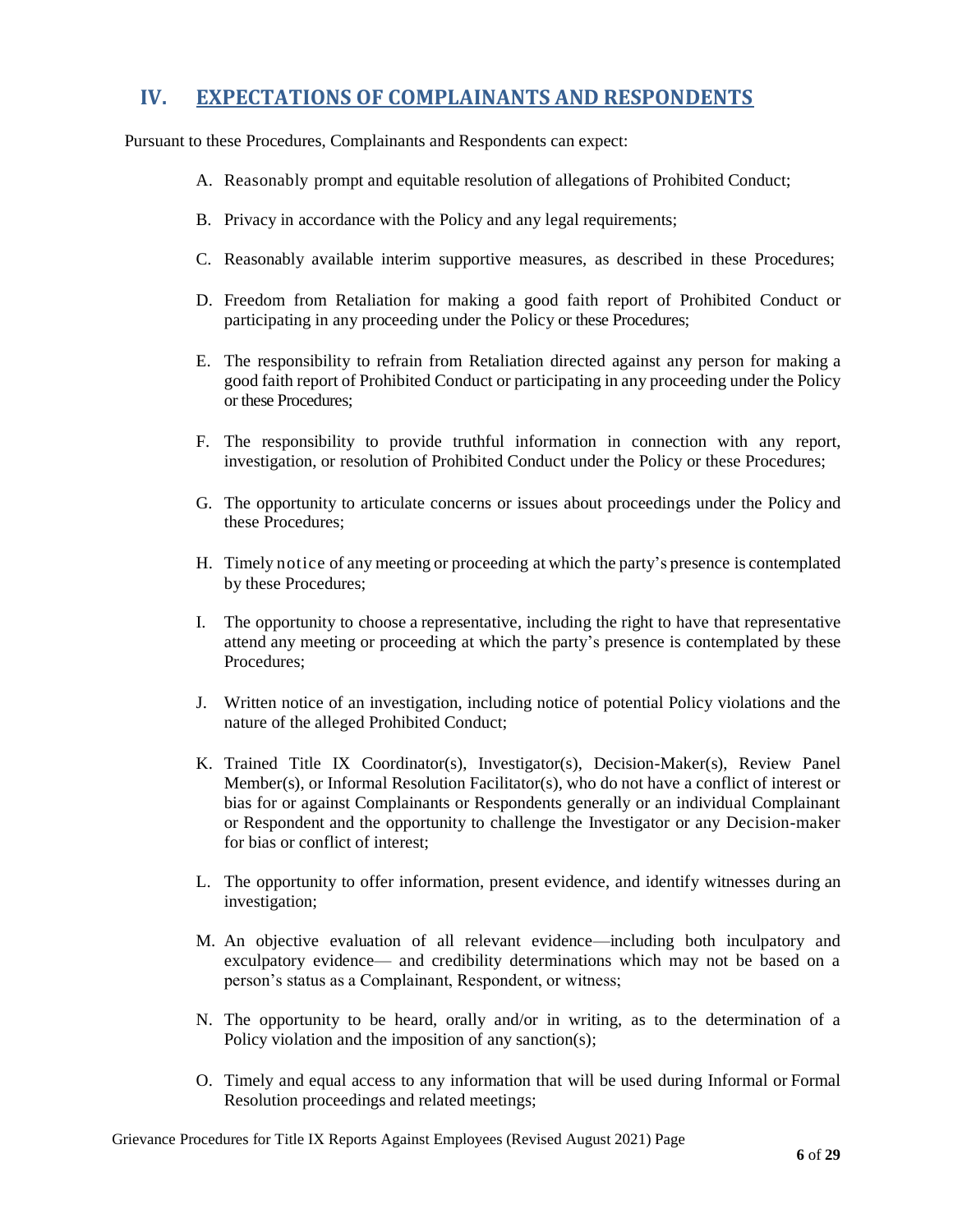- P. Reasonable time to prepare any response contemplated by these Procedures;
- Q. Written notice of any temporary delay or limited extension of timeframes for good cause;
- R. Written notice of the outcome of any Formal Resolution proceedings, including the determination of a Policy violation, imposition of any sanction(s), and the rationale for each; and
- S. An opportunity to appeal the findings of the Decision-maker(s).

## <span id="page-7-0"></span>**V. DEFINITIONS**

The University prohibits Discrimination, Harassment, Sexual Harassment, Sexual Misconduct, Domestic Misconduct, Stalking, and Retaliation as defined in this the Policy by or against any member of the University community (together, "Prohibited Conduct"). These forms of Prohibited Conduct which fall within the jurisdiction of Title IX are defined in the (BOG GA-1) (the "Policy").

- A. "Actual Knowledge." Actual knowledge means notice of sexual harassment or allegations of sexual harassment to a recipient's Title IX Coordinator or any official of the recipient who has authority to institute corrective measures on behalf of the recipient, or to any employee of an elementary and secondary school. Imputation of knowledge based solely on vicarious liability or constructive notice is insufficient to constitute actual knowledge. This standard is not met when the only official of the recipient with actual knowledge is the respondent. The mere ability or obligation to report sexual harassment or to inform a student about how to report sexual harassment, or having been trained to do so, does not qualify an individual as one who has authority to institute corrective measures on behalf of the recipient. ''Notice'' as used in this paragraph includes, but is not limited to, a report of sexual harassment to the Title IX Coordinator.
- B. "Advisor." Any person intended to assist the Complainant or Respondent during the disciplinary process, including but not limited to, a University appointed Advisor, faculty member, attorney, or other person. Unless otherwise indicated by the Complainant or Respondent, in writing, the Advisor shall be provided a copy of all materials provided to the Complainant or Respondent.
- C. "Burden of Proof" means that while protecting every party's right to consent to the use of the party's own medical, psychological, and similar treatment records, the burden of proof and burden of gathering evidence rests on the University.
- D. "Campus Security Authority" means an official of an institution who has significant responsibility for student and campus activities, including, but not limited to, student housing, student discipline, and campus judicial proceedings. For example, a dean of students who oversees student housing, a student center, or student extra-curricular activities, has significant responsibility for student and campus activities. Similarly, a director of athletics, team coach, and faculty advisor to a student group also have significant responsibility for student and campus activities. A single teaching faculty member is unlikely to have significant responsibility for student and campus activities, except when serving as an advisor to a student group. A physician in a campus health center or a counselor in a counseling center whose only responsibility is to provide care to students are unlikely to have significant responsibility for student and campus activities. Also, clerical staff are unlikely to have significant responsibility for student and campus activities.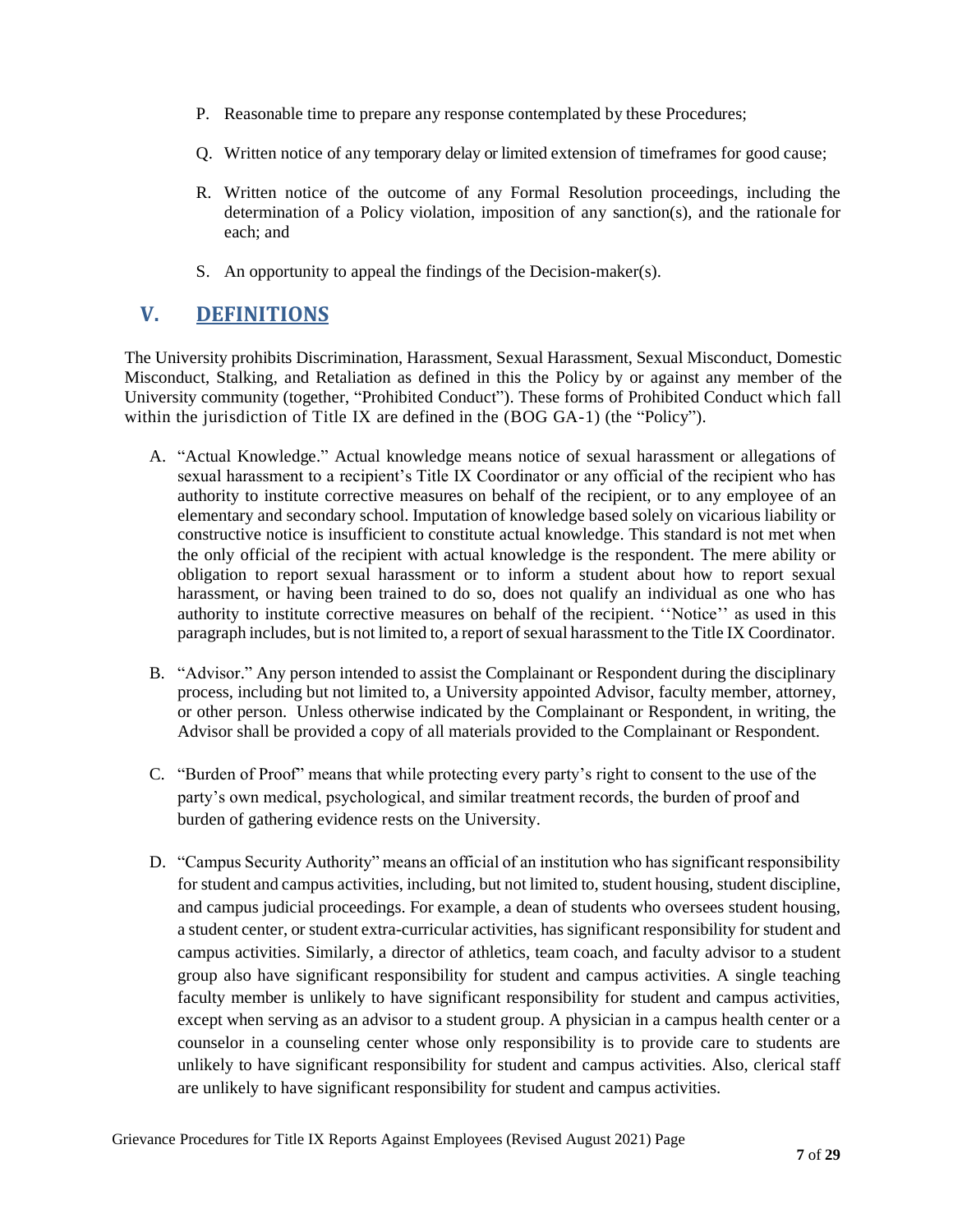- E. "Complainant" means, for purposes of this Procedure, an individual who is alleged to be the victim of conduct that could constitute sexual harassment.
- F. "Consensual Relationship" means a mutually acceptable romantic, dating, or sexual relationship between individuals.
- G. "Decision-maker" means a standing pool of members of the University community or external professionals who are trained on the definition of sexual harassment, the scope of the University's education program or activity, these procedures, and how to serve impartially, including by avoiding prejudgment of the facts at issue, conflicts of interest, and bias who will make determination of responsibility after an independent review of the Investigation Report.
- H. "Employee" means any person hired for permanent employment by Marshall University for a probationary, full- or part-time position.
- I. "Evaluation Panel" means the group of individuals who will conduct the Health and Safety Threat Assessment where law enforcement is not involved and the initial course of action.
- J. "Formal Complaint". A document filed by a Complainant or signed by the Title IX Coordinator alleging sexual harassment against a Respondent and requesting that the recipient investigate the allegation of sexual harassment. At the time of filing a formal complaint, a Complainant must be participating in or attempting to participate in the education program or activity of the recipient with which the formal complaint is filed. A formal complaint may be filed with the Title IX Coordinator in person, by mail, or by electronic mail, by using the contact information required to be listed for the Title IX Coordinator and by any additional method designated by the University.
	- a. As used in this paragraph, the phrase ''document filed by a complainant'' means a document or electronic submission (such as by electronic mail or through an online portal provided for this purpose by the recipient) that contains the Complainant's physical or digital signature, or otherwise indicates that the Complainant is the person filing the formal complaint.
	- b. Where the Title IX Coordinator signs a formal complaint, the Title IX Coordinator is not a complainant or otherwise a party under this part or under these Grievance Procedures.
- K. "Informal Resolution Facilitator" means an individual appointed by the Title IX Coordinator to facilitate voluntary Informal Resolutions between the parties. Informal Resolutions Facilitators cannot be a witness or provide testimony.
- L. "Interpersonal Violence" occurs when one person uses power and control over another through physical, sexual, or emotional threats or actions, economic control, isolation, or other kinds of coercive behavior.
- M. "Investigator" means a University position responsible for the University's Title IX investigations who is trained on the definition of sexual harassment, the scope of the recipient's education program or activity, how to conduct an investigation and grievance process including hearings, appeals, and informal resolution processes, as applicable, and how to serve impartially, including by avoiding prejudgment of the facts at issue, conflicts of interest, and bias. Investigations may be done by the University Title IX Investigator or such other trained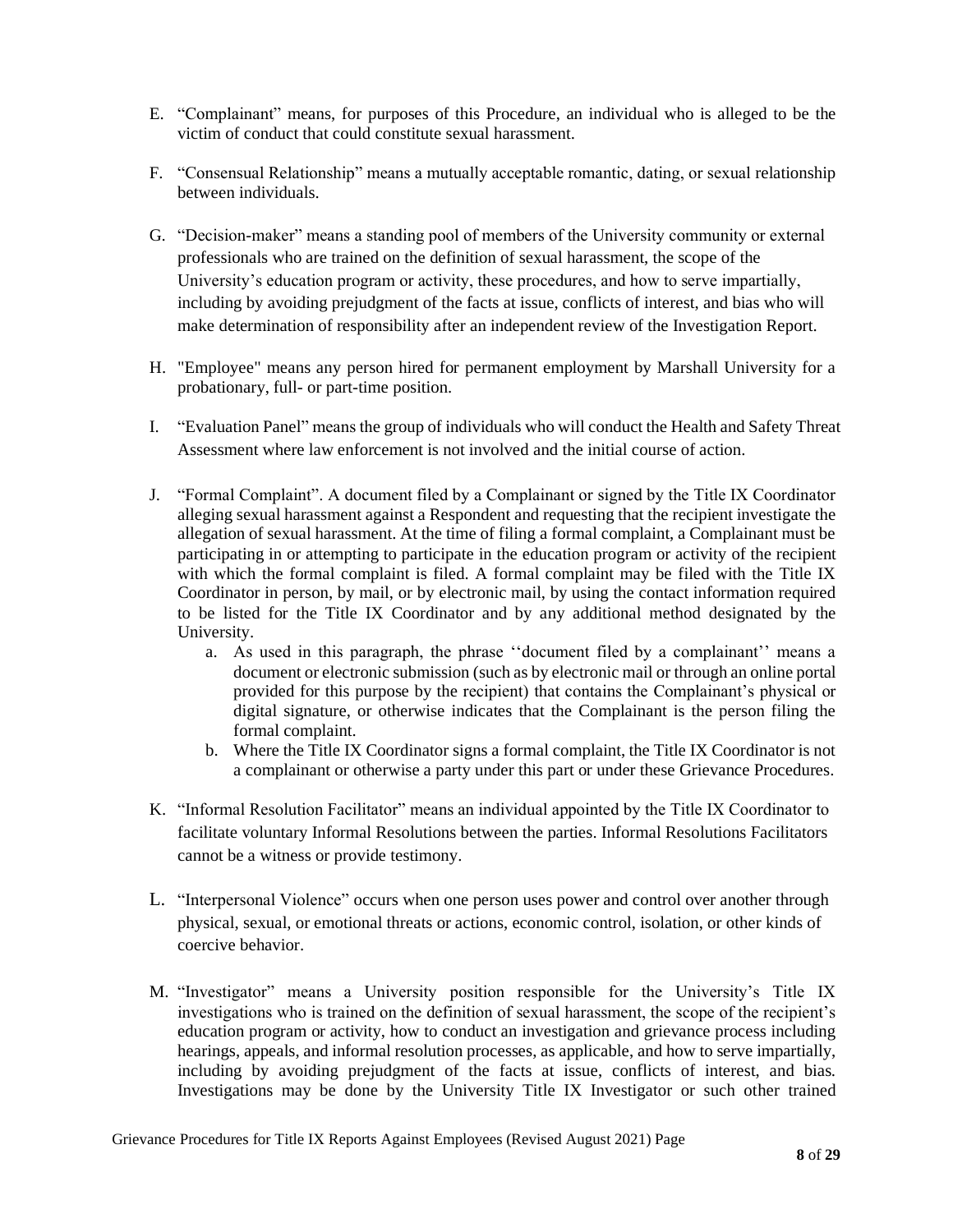individual he/she designates or assigns to a particular matter. Provided that, in the absence of a Title IX Investigator, the Title IX Coordinator may investigate or assign cases to other trained Investigators or external resources.

- N. "Member of the University Community," means an individual engaged in any University activity or program, whether on or off campus, or any individual lawfully on University property, including, but not limited to, any person who is a student, staff, faculty member, other University official, or a visitor.
- O. "Notices or Communications." All notices or other communications which are required in these Procedures shall be in writing and shall be deemed to have been duly given if: (a) delivered by hand, (b) sent to the recipient's official University email account with a delivery and read receipt, (c) mailed by certified or registered mail with postage prepaid, (d) mailed by reputable overnight courier, or (e) sent by facsimile transmission, with confirmation that such transmission has been received.
- P. "Prohibited Conduct" means Discrimination, Harassment, Sexual Harassment, Sexual Misconduct, Domestic Misconduct, Stalking, and Retaliation as defined in Board of Governors Policy GA-1.
- Q. "Reporter" means, for purposes of this the Policy, any individual that makes or files a complaint about prohibited conduct under this Policy. The Reporter may be the Complainant, any other person, or the University.
- R. "Respondent" means, for purposes of this Policy, an individual who has been reported to be the perpetrator of conduct that could constitute sexual harassment.
- S. "Review Panel" means Decision-makers from a standing pool of members of the University community or external professionals who are trained decision-makers appointed by the Title IX Coordinator to adjudicate allegations of Prohibited Conduct on campus, pursuant to these procedures.
- T. "Standard of Proof" means a Preponderance of the Evidence standard (i.e., the evidence demonstrates that it is more likely than not that the conduct occurred) often referred to as "50 percent plus a feather."
- U. "Student" means, for purposes of this Policy, an individual subject to the Marshall University Board of Governors Policy SA-1, The Code of Student Rights and Responsibilities.
- V. "Supportive Measures" means non-disciplinary, non-punitive individualized services offered as appropriate, as reasonably available, and without fee or charge to the Complainant or the Respondent before and after the filing of a formal complaint or where no formal complaint has been filed.
- W. "Third Party" means an individual who is not a University student, faculty, or staff member. Third parties may be a participant in any University related program or activity, for example, visitors, guests, independent contractors, and vendors.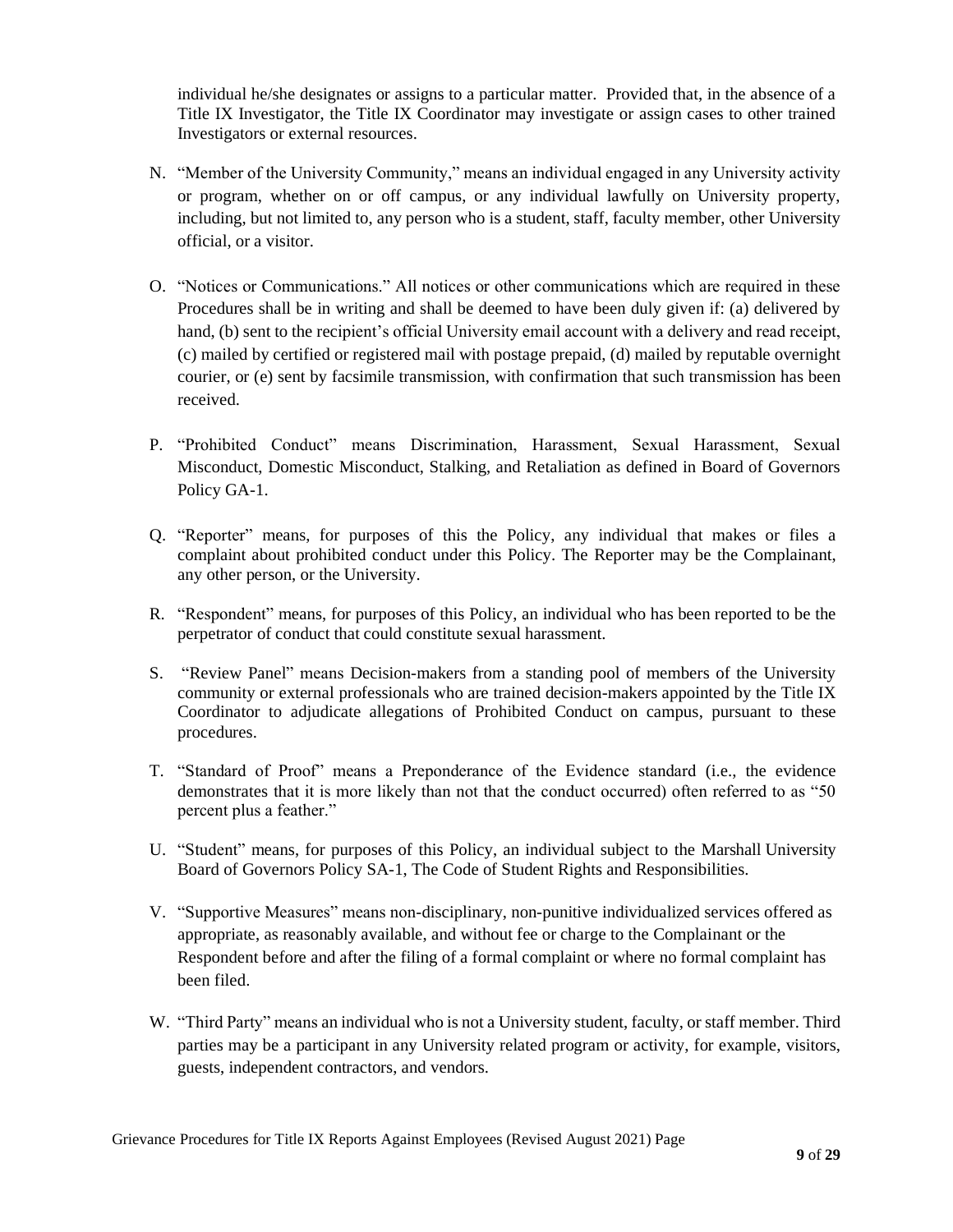### <span id="page-10-0"></span>**VI. INITIAL ASSESSMENT**

## <span id="page-10-1"></span>**A. COMPLAINT RECEIVED BY LAW ENFORCEMENT/OFFICE OF PUBLIC SAFETY**

- 1. The Office of Public Safety, Marshall University Police Department (MUPD) will notify the Title IX Coordinator that a report of Prohibited Conduct has been received.
- 2. Upon request, the University will temporarily suspend the fact-finding aspect of the administrative investigation or any of these proceedings while MUPD or other law enforcement agency is in the process of gathering information. Suspensions of investigations typically last not more than ten (10) business days but may be extended depending upon the circumstances of each case and/or as dictated by other provisions of this Procedure.
- 3. MUPD or any other law enforcement agency that has requested the suspension of an investigation, will promptly notify the Title IX Coordinator that they have completed their investigation.

### <span id="page-10-2"></span>**B. COMPLAINT RECEIVED BY CAMPUS SECURITY AUTHORITY**

- 1. Before an individual reveals information that they may wish to keep confidential, a Campus Security Authority should make every effort to ensure that the individual understands:
	- a. the employee's obligation to report the names of the alleged perpetrator and individual involved in the alleged Prohibited Conduct, as well as relevant facts regarding the alleged incident (including the date, time, and location), to the Title IX coordinator,
	- b. the individual's option to request that the school maintain their confidentiality, which the school (e.g., Title IX coordinator) will consider, and
	- c. the individual's ability to share the information confidentially with counseling, advocacy, health, mental health, or sexual-assault-related services (e.g., sexual assault resource centers, campus health centers, pastoral counselors, and campus mental health centers).
- 2. A Campus Security Authority must report to the Title IX Coordinator within two (2) days, all relevant details about the alleged Prohibited Conduct that the individual or another person has shared and that the University will need to determine what occurred and to resolve the situation. This includes the names of the alleged perpetrator (if known), the student who experienced the alleged Prohibited Conduct, other students involved in the alleged Prohibited Conduct, as well as relevant facts, including the date, time, and location.

### <span id="page-10-3"></span>**C. COMPLAINT RECEIVED BY TITLE IX COORDINATOR**

Upon receipt of a report of Prohibited Conduct committed by an Employee, the Title IX Coordinator will make an initial assessment of the reported information and respond to any immediate health or safety concerns raised by the report. In this initial assessment, the Title IX Coordinator will:

- A. Assess the Complainant's safety and well-being and offer the University's immediate supportive measures and assistance;
- B. Inform the Complainant of the right to seek medical treatment, and explain the importance of obtaining and preserving forensic and other evidence;
- C. Inform the Complainant of the right to contact law enforcement, decline to contact law

Grievance Procedures for Title IX Reports Against Employees (Revised August 2021) Page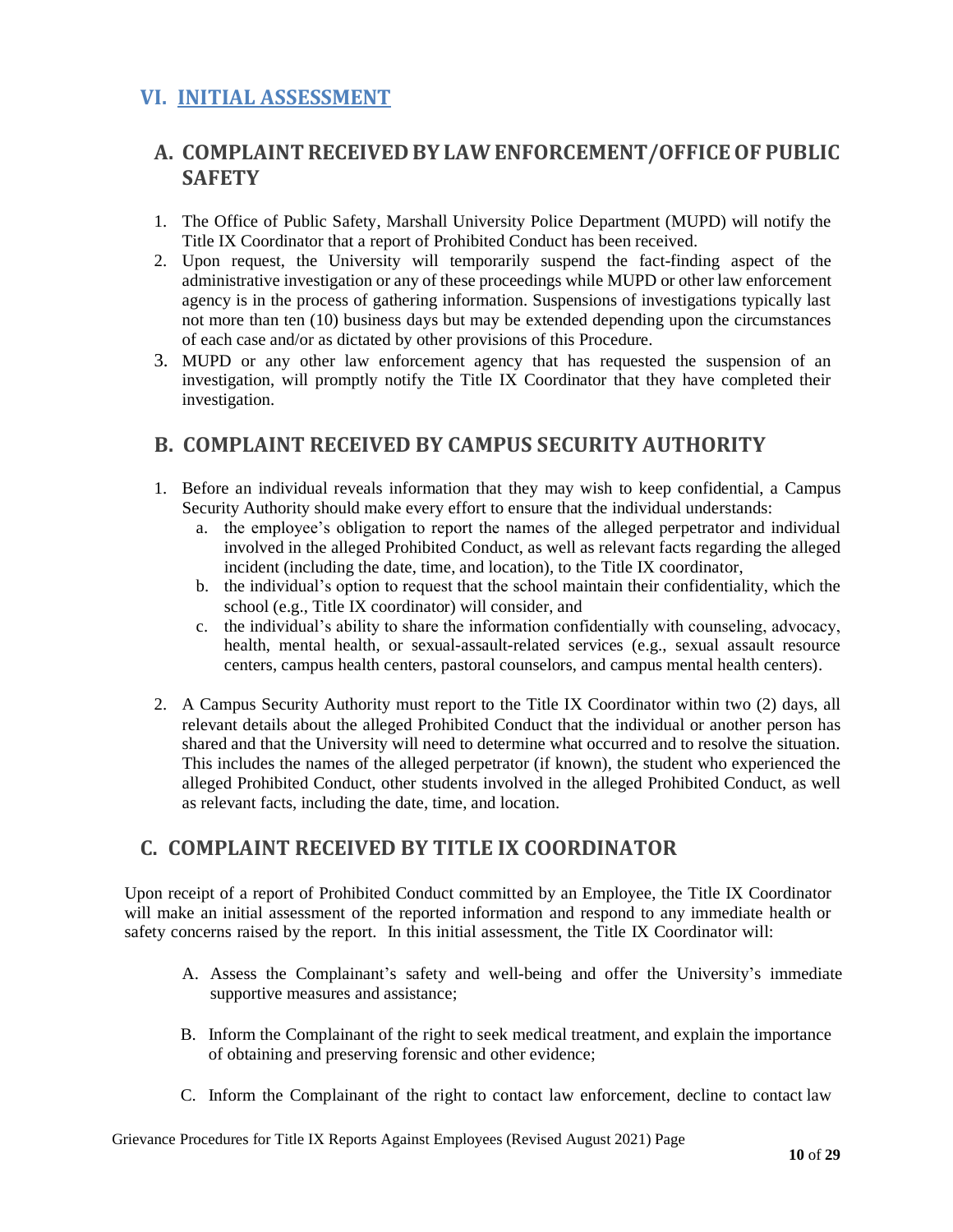enforcement, and/or seek a protective order;

- D. Inform the Complainant about University and community resources, the right to seek appropriate and available remedial and protective measures, and how to request those resources and measures;
- E. Inform the Complainant of the right to seek Informal Resolution (where available) or Formal Resolution under these Procedures; ascertain the Complainant's expressed preference (if the Complainant has, at the time of the initial assessment, expressed a preference) for pursuing Informal Resolution, Formal Resolution, or neither; and discuss with the Complainant any concerns or barriers to participating in any University investigation and resolution under these Procedures;
- F. Explain the University's prohibition against Retaliation and that the University will take prompt action in response to any act of Retaliation;
- G. Assess the nature and circumstances of the report, including whether it provides the names and/or any other information that personally identifies the Complainant, the Respondent, any witness, and/or any other third party with knowledge of the reported incident;
- H. Ascertain the ages of the Complainant and the Respondent, if known, and, if either of the parties is a minor (under 18), contact the appropriate child protective service agency; and
- I. Communicate with the Marshall University Office of Public Safety (MUPD) and other appropriate University officials to determine whether the report triggers any Clery Act obligations, including entry of the report in the daily crime log and/or issuance of a timely warning, and take steps to meet those obligations.

The Title IX Coordinator will ensure that the Complainant receives a written explanation of all available resources and options and is offered the opportunity to meet to discuss those resources and options. When a decision is reached to initiate an investigation or to take any other action under these Procedures that impacts a Respondent (including the imposition of supportive protective measures), the Title IX Coordinator will ensure that the Respondent is notified, receives a written explanation of all available resources and options, and is offered the opportunity to meet to discuss those resources and options.

## <span id="page-11-0"></span>**VII. THREAT ASSESSMENT**

Following the initial assessment, the Title IX Coordinator will promptly contact the Director of Human Resources and provide the information about the reported incident of Prohibited Conduct. Such information includes, if known, the names and/or any other information that personally identifies the Complainant, the Respondent, any witnesses, and/or any other third parties with knowledge of the reported incident.

The Title IX Coordinator in conjunction with the Director of Human Resources and any other necessary or appropriate University officials will determine any supportive measures which need to be taken regarding the Employee.

Further if the Title IX Coordinator, in conjunction with the Director of Human Resources and any other necessary or appropriate University officials determine that a criminal act has likely been committed, the Title IX Coordinator will contact the MUPD so that it can be disclosed to the appropriate law enforcement

Grievance Procedures for Title IX Reports Against Employees (Revised August 2021) Page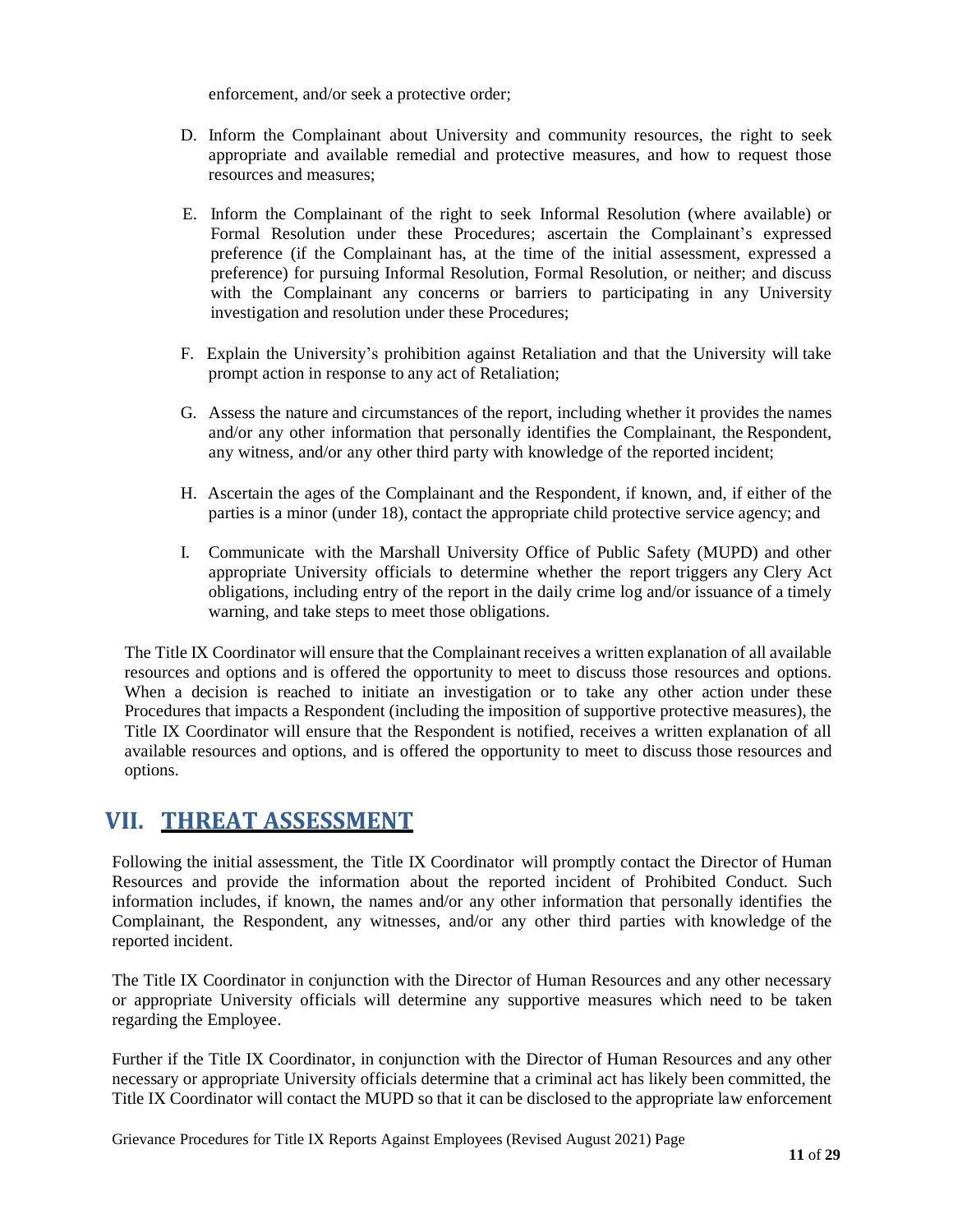agency.

## <span id="page-12-0"></span>**A. UNIVERSITY ACTIONS FOLLOWING HEALTH AND SAFETY THREAT ASSESSMENT**

Upon completion of the health and safety and threat assessment, the Title IX Coordinator in conjunction with the Director of Human Resources and any other necessary or appropriate University officials will determine the course of action under these Procedures, which may include, without limitation, Formal Resolution and/or Alternative Resolution (if available). Where the Complainant requests that personally-identifying information not be shared with the Respondent, that no investigation be pursued, and/or that no further action be taken, the University will seek to honor the preferences of the Complainant wherever possible. In all cases, the initial report, the health and safety threat assessment, and the determinations of the Title IX Coordinator in conjunction with the Director of Human Resources and any other necessary or appropriate University officials will be documented and retained by the University in accordance with applicable law.

- **1. Where the Complainant Wishes to Pursue Formal Resolution**. In every case in which the Complainant reports Prohibited Conduct and requests an investigation and disciplinary action, the Title IX Coordinator will promptly initiate Formal Resolution under these Procedures.
- **2. Where the Complainant Requests Anonymity, that an Investigation not be Pursued, and/or that No Disciplinary Action Be Taken**. A Complainant may not request that personally identifying information not be shared with the Respondent if the Complainant desires to initiate grievance procedures. A Complainant may request that no investigation be pursued and/or that no disciplinary action be taken.

The University attempts to balance the needs of the parties for privacy with the institutional responsibility of ensuring a safe educational environment and workplace. Confidentiality is an aspiration but is not always possible or appropriate. An individual's requests regarding the confidentiality of reports of Prohibited Conduct will be considered in determining an appropriate response; however, such requests will be considered in the dual contexts of the institution's legal obligation to ensure a working and learning environment that is free from discrimination or sexual misconduct and the due process rights of the accused to be informed of the allegations and their source. Some level of disclosure may be necessary to ensure a complete and fair investigation and to ensure that the institution meets its obligations under Title IX. The institution may be limited in its response and investigation if confidentiality is requested.

If a Complainant requests that no investigation be pursued and/or that no disciplinary action be taken, the report will be referred to the Title IX Coordinator in conjunction with the Director of Human Resources and any other necessary or appropriate University officials for evaluation under discretionary Title IX Dismissal. They will consider the following factors in evaluating such request(s): (1) the totality of the known circumstances; (2) the potential impact of such action(s) on the Complainant; (3) any evidence showing that the Respondent made statements of admission or otherwise accepted responsibility for the Prohibited Conduct; (4) the existence of any independent information or evidence regarding the Prohibited Conduct; and (5) any other available and relevant information. The University will seek to honor the Complainant's request(s) if it is possible to do so while also protecting the health and safety of the Complainant and the University community.

a) Determination that a Complainant's Request(s) Can be Honored. Where Title IX Coordinator in conjunction with the Director of Human Resources and any other necessary or appropriate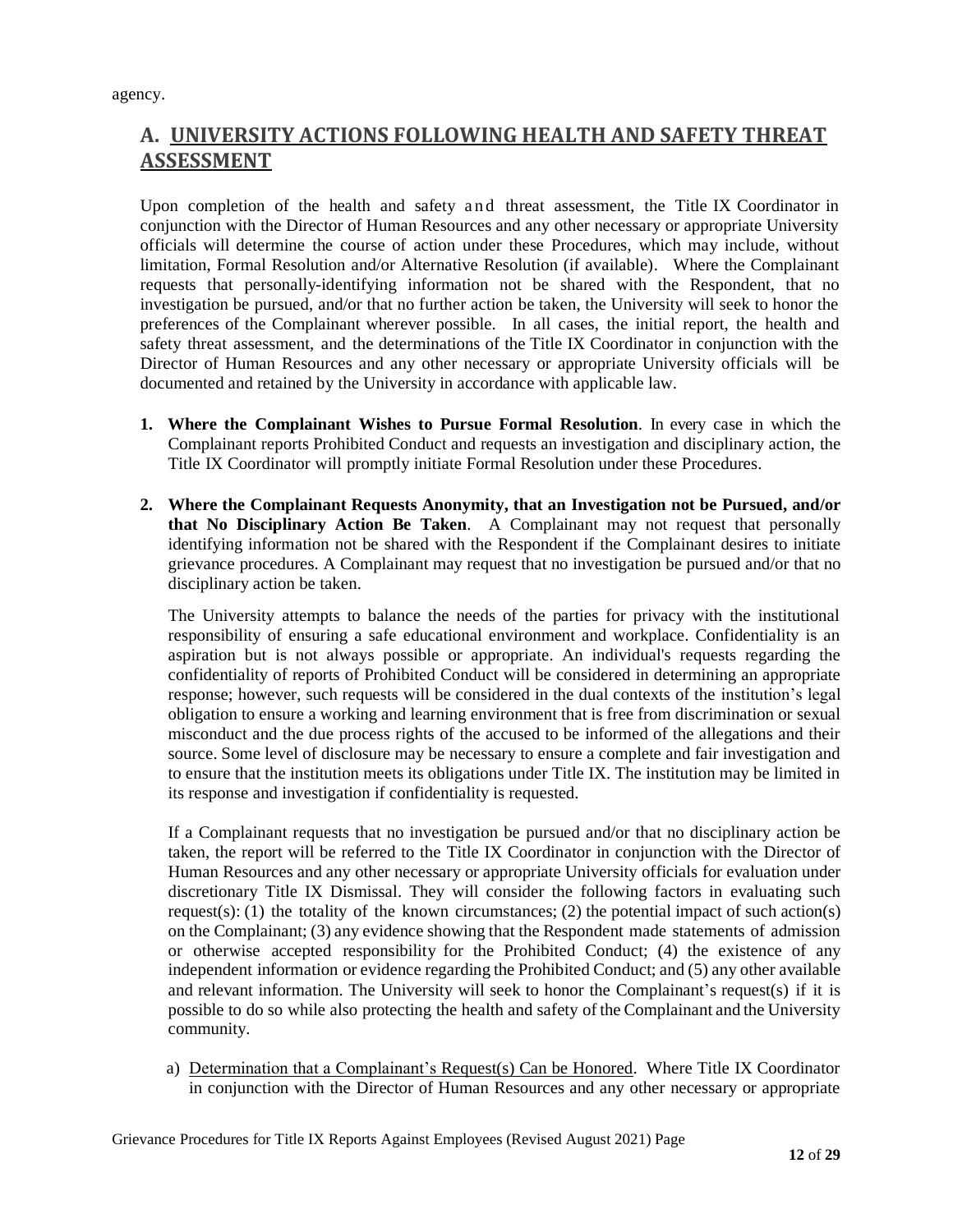University officials determines that a Complainant's request(s) that no investigation be pursued, and/or that no disciplinary action be taken *can* be honored, the University may nevertheless take other appropriate steps designed to eliminate the reported conduct, prevent its recurrence, and remedy its effects on the Complainant and the University community. Those steps may include offering appropriate remedial measures to the Complainant, providing targeted training or prevention programs, and/or providing or imposing other remedies tailored to the circumstances as a form of Informal Resolution.

At any time, the parties may choose to pursue Informal Resolution (if available) or Formal Resolution under these Procedures. The Title IX Coordinator also may request that a report be re-opened and pursued under these Procedures if any new or additional information becomes available. 4

b) Determination that a Complainant's Request(s) Cannot be Honored. Where the Title IX Coordinator in conjunction with the Director of Human Resources and any other necessary or appropriate University officials has determined that a Complainant's request(s) (that personally-identifying information not be shared with the Respondent, that no investigation be pursued, and/or that no disciplinary action be taken) *cannot* be honored (i.e., because honoring the Complainant's request(s) would impede the University's ability to ensure the health and safety of the Complainant and other members of the University community), the Title IX Coordinator will take any appropriate University actions, which may include, without limitation, (i) imposing a No- Contact Directive or an Interim Disciplinary Suspension on the Respondent; (ii) initiating an investigation and Formal Resolution under these Procedures; and/or (iii) arranging, imposing, or extending any other appropriate remedial and/or protective measures.

Where the Title IX Coordinator, in conjunction with the Director of Human Resources, and any other necessary or appropriate University officials has determined that the University must proceed with an investigation despite a Complainant's request to the contrary, the Title IX Coordinator will make reasonable efforts to protect the privacy of the Complainant. However, actions that may be required as part of the University's investigation will involve speaking with the Respondent and others who may have relevant information, in which case the Complainant's identity may have to be disclosed. In such cases, the Title IX Coordinator will notify the Complainant that the University intends to proceed with an investigation, but that the Complainant is not required to participate in the investigation or in any other actions undertaken by the University.

c) When a Complainant Declines to Participate. Where a Complainant declines to participate in an investigation, the University's ability to meaningfully investigate and respond to a report may be limited and such matter may discretionarily be dismissed. In such cases, the Title IX Coordinator may pursue the report if it is possible to do so without the Complainant's participation in the investigation or resolution (e.g., where there is other relevant evidence of the Prohibited Conduct, such as recordings from security cameras, corroborating reports from other witnesses, physical evidence, or any evidence showing that the Respondent made statements of admission or otherwise accepted responsibility for the Prohibited Conduct). In the absence of such other evidence, however, the University will only be able to respond to the report in limited and general ways (i.e., through the provision of remedial measures, targeted training or prevention programs, or other remedies tailored to the circumstances).

<sup>&</sup>lt;sup>4</sup> Although a report may be re-opened at any time, the University will only be able to pursue disciplinary resolution and sanctions where the Respondent is an employee of the University.

Grievance Procedures for Title IX Reports Against Employees (Revised August 2021) Page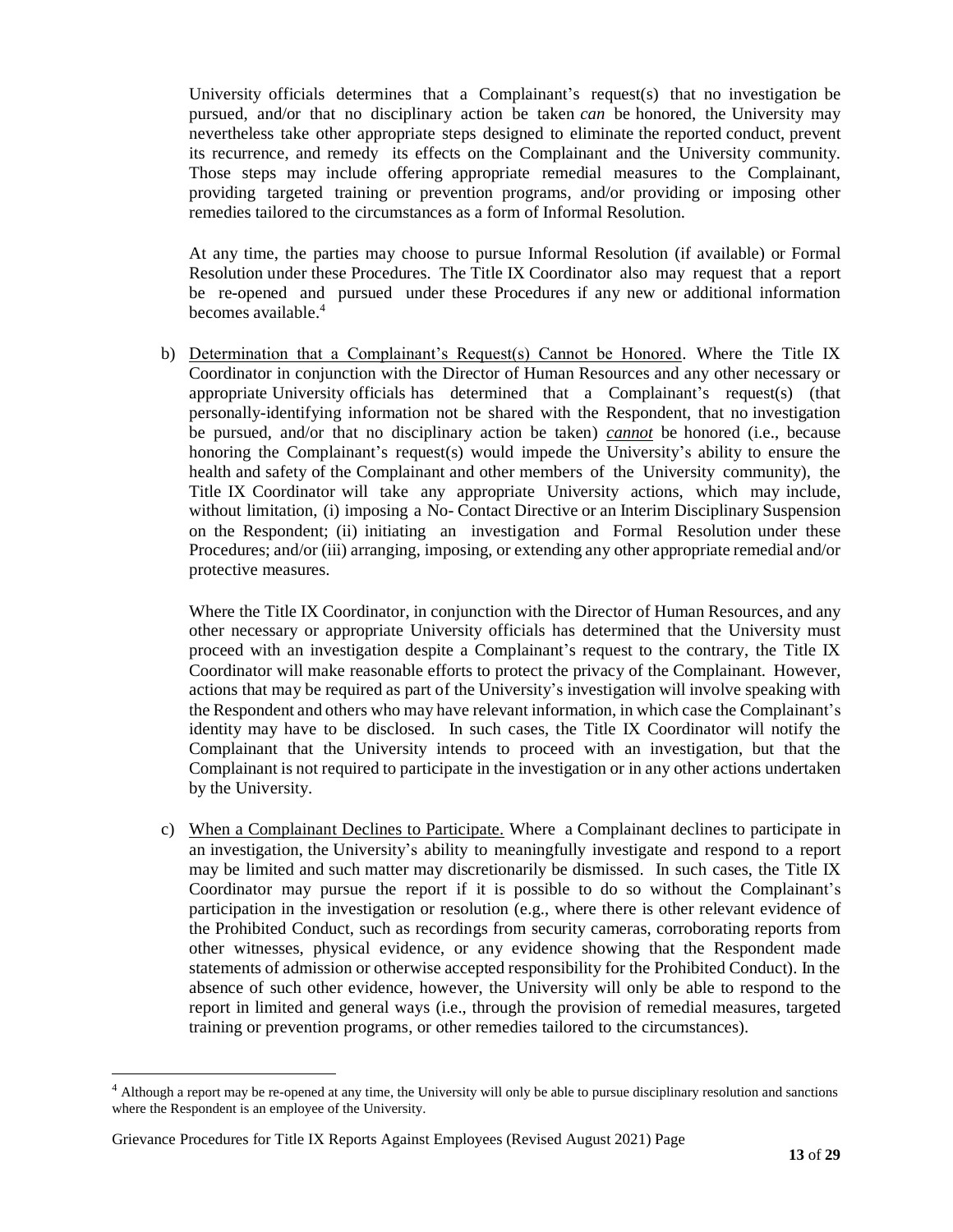## <span id="page-14-0"></span>**B. NOTICE TO PARTIES OF UNIVERSITY ACTIONS**

The Title IX Coordinator will promptly inform the Complainant of any action(s) undertaken by the University to respond to a health or safety threat to the Complainant or the University community, including the decision to proceed with an investigation. The Title IX Coordinator also will promptly inform the Respondent of any action(s) (including any supportive measures) that will directly impact the Respondent, and provide an opportunity for the Respondent to respond to such action(s). The Title IX Coordinator retains the discretion to impose and/or modify any supportive measures based on all available information. Interim protective measures will remain in effect until the resolution of the report by the Review Panel, unless new circumstances arise which warrant reconsideration of the protective measures prior to the hearing and determination by the Review Panel. A Complainant or Respondent may challenge supportive measures or other actions, or failure to impose supportive measures or take other actions, by contacting the Title IX Coordinator to address any concerns.

### <span id="page-14-1"></span>**VIII. GROUNDS FOR DISMISSAL OF TITLE IX FORMAL COMPLAINT**

Grounds for mandatory or discretionary dismissals:

- 1. **Mandatory Dismissal**: If the conduct alleged in the formal complaint (a) would not constitute sexual harassment as defined in Policy GA-1 even if proved, (b) did not occur in the recipient's education program or activity, or (c) did not occur against a person in the United States, then the University must dismiss the formal complaint with regard to that conduct for the purposes of sexual harassment under Title IX or this part; such dismissal does not preclude action under another provision of the University's code of conduct.
- 2. **Discretionary Dismissal**: The University may dismiss the formal complaint or any allegations therein, if at any time during the investigation or hearing; (a) a complainant notifies the Title IX Coordinator in writing that the complainant would like to withdraw the formal complaint or any allegations therein; (b) the respondent is no longer enrolled or employed by the University; or (c) specific circumstances prevent the University from gathering evidence sufficient to reach a determination as to the formal complaint or allegations therein

Upon dismissal required or permitted, the University must promptly send written notice of the dismissal and reason(s) for the dismissal simultaneously to the parties. Both parties have an equal opportunity to file an Appeal to challenge the dismissal of any Title IX Formal Complaint.

A dismissal under these sections does not preclude action under another provision of the University's policies or code of conduct and the Title IX Coordinator will notify the Office of Human Resources of any matter involving an employee dismissed for reasons stated above.

## <span id="page-14-2"></span>**IX. UNIVERSITY RESOLUTION**

These Procedures offer two (2) forms of resolution of reports of Prohibited Conduct:

- 1. **Formal Resolution**, which involves an investigation, and review and sanction (if applicable) by a Review Panel and
- 2. **Informal Resolution**, which includes a variety of informal options for resolving reports.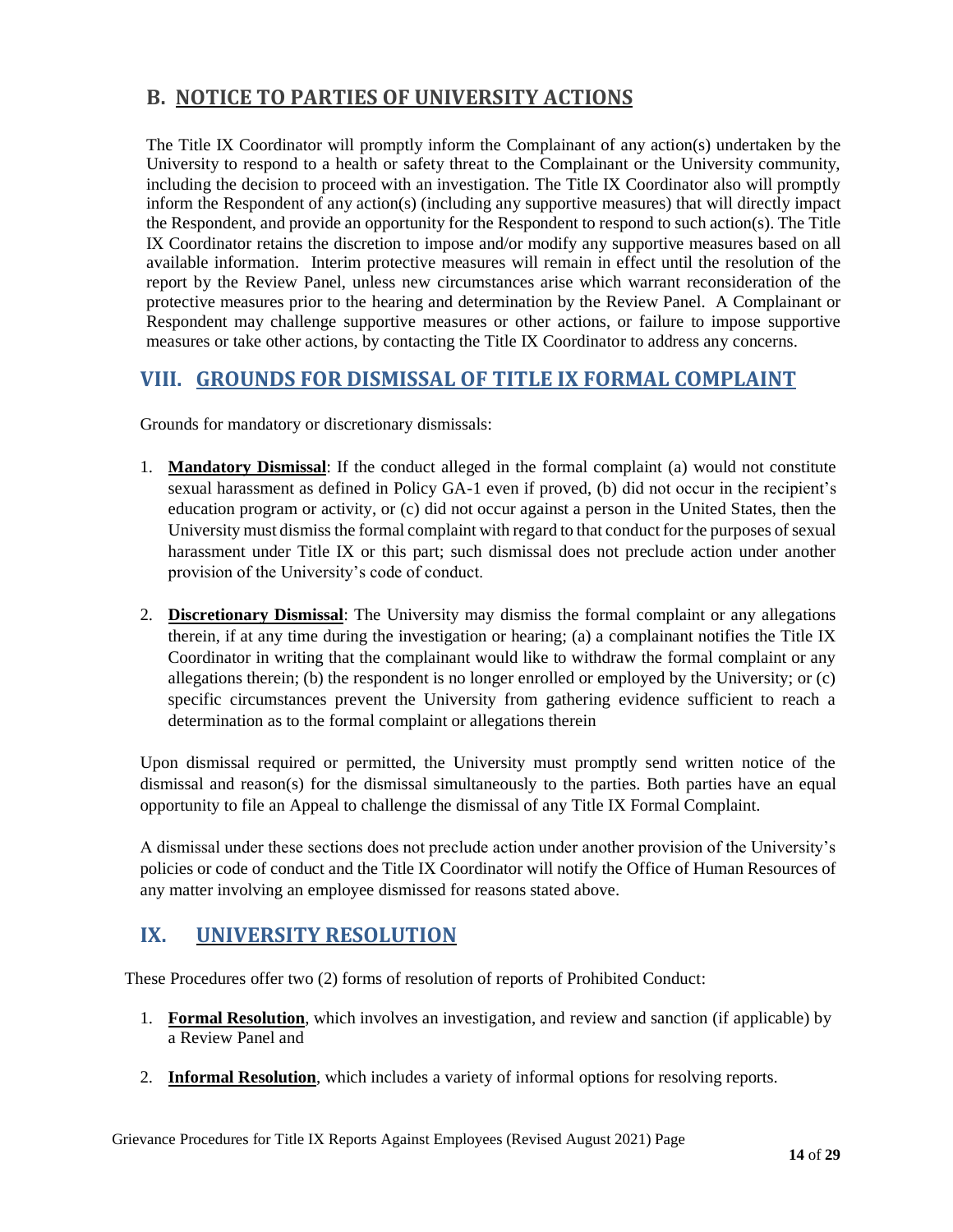### <span id="page-15-0"></span>**A. FORMAL RESOLUTION**

Formal Resolution is commenced when:

- i. A Complainant reports that an Employee has engaged in one or more instances of Prohibited Conduct and requests, at any time, an investigation and disciplinary action; or
- ii. Informal Resolution does not resolve a reported incident of Prohibited Conduct and, in the Title IX Coordinator's discretion, an investigation of the report of Prohibited Conduct is required; or
- iii. At the conclusion of the threat assessment process described in Section VII.A of these Procedures, the Title IX Coordinator in conjunction with the Director of Human Resources and any other necessary or appropriate University officials has determined, based upon a review of the totality of the circumstances, that investigation of the reported conduct is necessary to ensure the health and safety of the Complainant and/or other members of the University community, notwithstanding the Complainant's request that personally-identifying information not be shared with the Respondent, that no investigation be pursued, and/or that no disciplinary action be taken.
- **1. Investigation**. Whenever Formal Resolution is commenced, the Title IX Coordinator will refer the matter to a University Investigator who will designate himself/herself or one or more Investigators and/or an experienced external investigator to conduct a prompt, thorough, fair, and impartial investigation. Provided that, in the absence of the Title IX Investigator, the Title IX Coordinator may assign cases to other investigators or external investigators. All Investigators will receive annual training on issues related to sexual and gender-based harassment, sexual assault, relationship violence, domestic violence, and stalking, and on how to conduct an investigation that is fair and impartial, provides parties with notice and a meaningful opportunity to be heard, and protects the safety of Complainants and the University community while promoting accountability.
	- a) Notice of Investigation. The Title IX Coordinator will notify the Complainant and the Respondent, in writing, of the commencement of an investigation. Such notice will: (1) identify the Complainant and the Respondent; (2) specify the date, time (if known), location, and nature of the alleged Prohibited Conduct; (3) identify potential Policy violation(s); (4) identify the Investigator; (5) include information about the parties' respective expectations under the Policy and these Procedures; (6) explain the prohibition against Retaliation; (7) instruct the parties to preserve any potentially relevant evidence in any format; (8) inform the parties how to challenge participation by the Investigator on the basis of bias or a conflict of interest; (9) provide a link for the Policy and these Procedures; (10) include a statement that the Respondent is presumed not responsible for the alleged conduct and that a determination regarding responsibility is made at the conclusion of the grievance process; (11) inform the parties that they may have an Advisor of their choice, who may be, but is not required to be, an attorney, and may inspect and review both inculpatory and exculpatory evidence; and (12) inform the parties of any provision in the recipient's code of conduct that prohibits knowingly making false statements or knowingly submitting false information during the grievance process.
	- b) Notice to Supervisors. The Title IX Coordinator will also notify, in writing, the Respondent's supervisor, Human Resources and the appropriate administrator(s). Such notice will inform these individuals that (1) the Title IX Coordinator has received a report alleging that the Respondent has engaged in Prohibited Conduct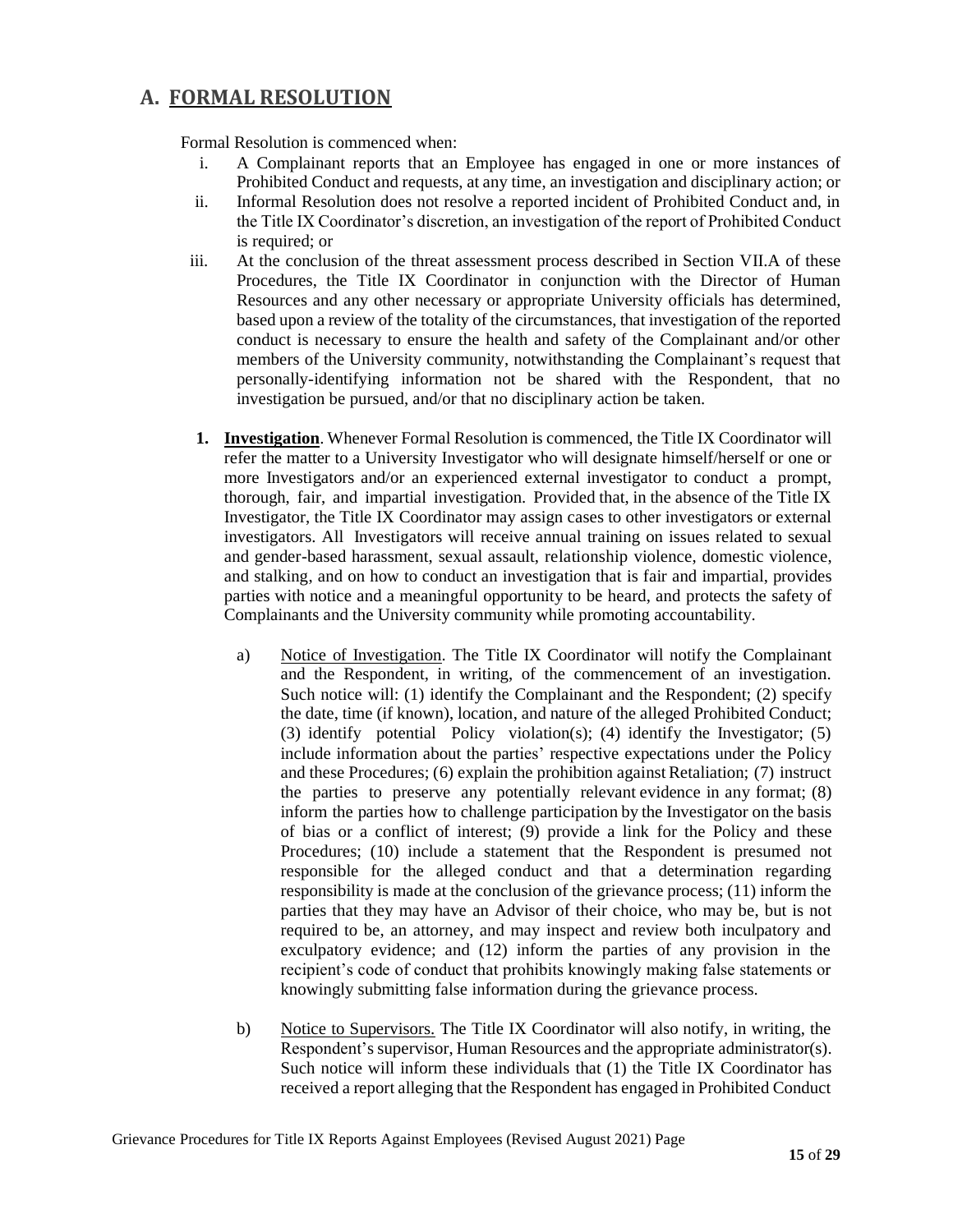under the Policy; (2) the report will be investigated in accordance with these Procedures; (3) the supervisor and the Human Resources are obliged to monitor the relevant environment, depending on the facts of the case, for Retaliation; and (4) information related to the report is confidential (including the identity of the Complainant) and will only be shared as needed to either obtain information pertinent to the investigation or to facilitate fulfillment of the duty of the supervisor and/or Human Resources to address any concerns regarding safety or Retaliation.

- c) Ongoing Notice Requirement. The Title IX Coordinator will send an Amended Notice(s) of Investigation to each party should the Investigation reveal additional allegations of misconduct to be investigated.
- d) Consolidation of Formal Complaints. The University may consolidate formal complaints as to allegations of prohibited conduct against more than one respondent, or by more than one complainant against one or more respondents, or by one party against the other party, where the allegations of sexual harassment arise out of the same facts or circumstances. Where the University resolution involves more than one complainant or more than one respondent, references in this section to the singular "party," "complainant," or "respondent" include the plural, as applicable.
- e) Presumption of Non-Responsibility and Participation by the Parties. The investigation is a neutral fact-gathering process. The Respondent is presumed to be not responsible; this presumption may be overcome only where the Investigator and/or Review Panel conclude that there is sufficient evidence, by a Preponderance of the Evidence, to support a finding that the Respondent violated the Policy. Neither party is required to participate in the investigation nor any form of resolution under these Procedures. Further, the University will not draw any adverse inference from a decision by either of the parties not to participate.
- f) Reasonably Prompt Timeframe for Completion of Investigation; Extension for Good Cause. Typically, the period from commencement of an investigation through Final Investigation Report will not exceed sixty (60) calendar days.<sup>5</sup> This timeframe may be extended for good cause, which may exist if additional time is necessary to ensure the integrity and completeness of the investigation, to comply with a request by law enforcement for temporary delay to gather evidence for a criminal investigation, to accommodate the availability of witnesses, to account for University breaks or vacations, to account for complexities of a case, including the number of witnesses and volume of information provided by the parties, or for other legitimate reasons. The Investigator will notify the parties in writing of any extension of this timeframe and the reason for such extension. The Investigator or the Title IX Coordinator will notify the parties in writing of any temporary delays or the limited extension of this timeframe and the reason for such actions. Good cause may include considerations such as the absence of a party, a party's advisor, or a witness; concurrent law enforcement activity; or the need for language assistance or accommodation of disabilities.
- g) Overview of Investigation. During the investigation, the parties will have an

<sup>5</sup> This is an estimated timeframe which may vary on a case-by-case basis.

Grievance Procedures for Title IX Reports Against Employees (Revised August 2021) Page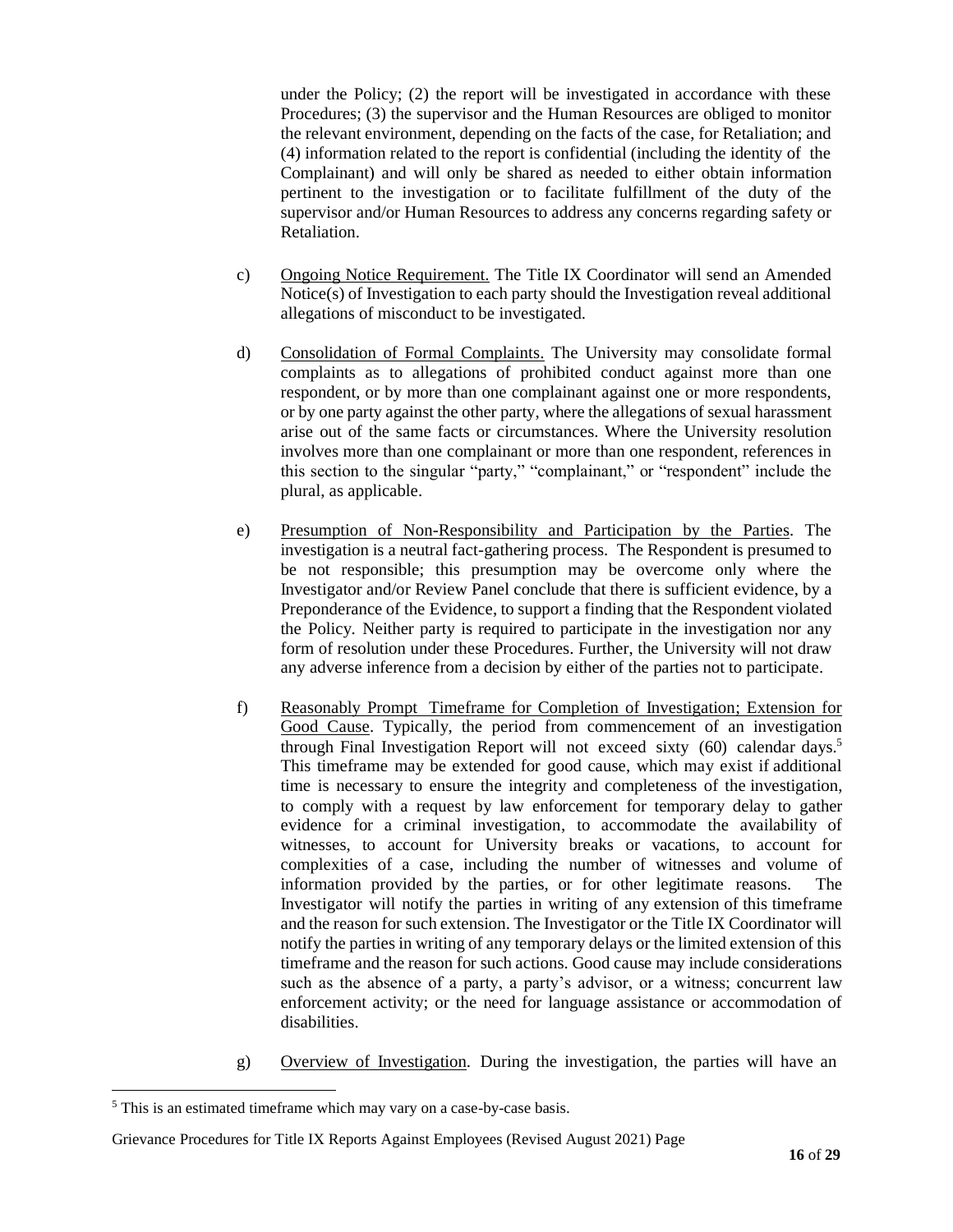equal opportunity to be heard, to submit information and corroborating evidence, to identify witnesses who may have relevant information, and to submit questions that they believe should be directed by the Investigator to each other or to any witness. The Investigator will notify and seek to meet separately with the Complainant, the Respondent, and third-party witnesses, and will gather other relevant and available evidence and information, including, without limitation, electronic or other records of communications between the parties or witnesses (via voice-mail, text message, email and social media sites), photographs (including those stored on computers and smartphones), and medical records (subject to the consent of the applicable party).

- h) Advisors. Throughout the investigation and resolution process, each party has the right to choose and consult with an Advisor and/or representative, as applicable. The advisor may be any person, including an attorney paid for by the party desiring their services. The parties may be accompanied by their respective advisors at any meeting or proceeding related to the investigation and resolution of a report under these Procedures. While they may provide support and advice to the parties at any meeting and/or proceeding, they may not in any manner disrupt, such meetings and/or proceedings. If a party is being represented by an attorney, or an Advisor not provided by the University, they must advise the Title IX Coordinator at least forty-eight (48) hours prior to the scheduled meeting or hearing and a University assigned Advisor will no longer be provided.
- i) Prior or Subsequent Conduct. Prior or subsequent conduct of the Respondent may be considered in determining pattern, knowledge, intent, motive, or absence of mistake. For example, evidence of a pattern of Prohibited Conduct by the Respondent, either before or after the incident in question, regardless of whether there has been a prior finding of a Policy violation, may be deemed relevant to the determination of responsibility for the Prohibited Conduct under investigation. The determination of relevance of pattern evidence will be based on an assessment of whether the previous or subsequent conduct was substantially similar to the conduct under investigation or indicates a pattern of similar Prohibited Conduct. Such prior or subsequent conduct may also constitute a violation of University policy, in which case it may subject the Respondent to additional sanctions. The Investigator will determine the relevance of this information and both parties will be informed if evidence of prior or subsequent conduct is deemed relevant.
- j) Prior Sexual History. The sexual history of a Complainant or Respondent will never be used to prove character or reputation. Moreover, Questions and evidence about the Complainant's sexual predisposition or prior sexual behavior are not relevant, unless such questions and evidence about the Complainant's prior sexual behavior are offered to prove:
	- i. That someone other than the Respondent committed the conduct alleged by the Complainant, or
	- ii. If the questions and evidence concern specific incidents of the Complainant's prior sexual behavior with respect to the Respondent are offered to prove consent.

The Investigator will determine the relevance of this information and both parties will be informed if evidence of prior sexual history is deemed relevant.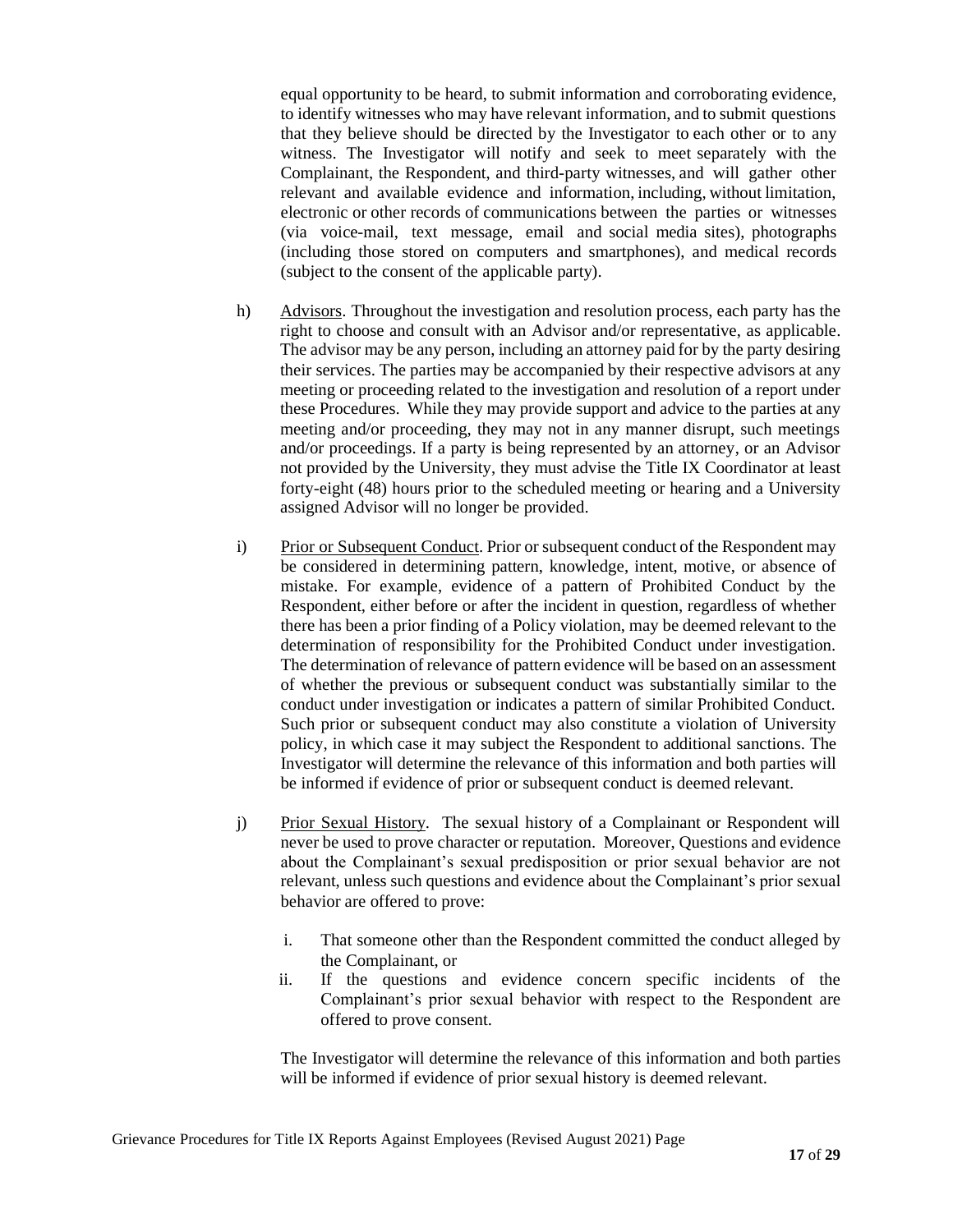- k) Relevance. The Investigator has the discretion to determine the relevance of any proffered evidence and to include or exclude certain types of evidence. In general, the Investigator will not consider statements of personal opinion, rather than direct observations or reasonable inferences from the facts, or statements as to any party's general reputation for any character trait. Investigator may decline to interview witnesses unlikely to yield relevant information. The investigator will decline to interview character witnesses if they have no relevant information about the incident.
- l) Site Visit(s). The Investigator may visit relevant sites or locations and record observations through written, photographic, or other means.
- m) Expert Consultation(s). The Investigator may consult medical, forensic, technological, or other experts when expertise on a topic is needed to achieve a fuller understanding of the issues under investigation.
- n) Coordination with Law Enforcement. The Investigator may contact any law enforcement agency that is conducting its own investigation to inform that agency that a University investigation is also in progress; to ascertain the status of the criminal investigation; and to determine the extent to which any evidence collected by law enforcement may be available to the University in its investigation. At the request of law enforcement, the Investigator may delay the University investigation temporarily while an external law enforcement agency is gathering evidence. The Investigator will promptly resume the University investigation when notified that law enforcement has completed the evidence-gathering stage of its criminal investigation.
- o) Right to Inspect, Review, and Respond to the Investigative File. At the conclusion of the Investigation, the Investigator will provide both parties an equal opportunity to inspect and review the entire Investigative File which will include all evidence obtained as part of the investigation that is directly related to the allegations raised in a formal complaint, including evidence upon which the University does not intend to rely in reaching a determination regarding responsibility and inculpatory or exculpatory evidence whether obtained from a party or other source. Investigator may redact personally identifiable information or protected information from the evidence obtained during the investigation.

The parties will have ten (10) business days to review the Investigative File and submit a written response, to be included as an addendum to the "Investigative File," which the investigator will consider prior to completion of the "Investigative Report." The parties will have an opportunity to review the Investigative File; meet with the Investigator; submit additional comments and information to the Investigator; identify any additional witnesses or evidence for the Investigator to pursue; and submit any further questions that they believe should be directed by the Investigator to the other party or to any witness.

Investigator will then promptly provide each party's responses to the "Investigative File" to the other party. Parties will have three (3) days to respond to the other party's response.

p) Investigation Report. Unless there are significant additional investigative steps requested by the parties or identified by the Investigator after the review of the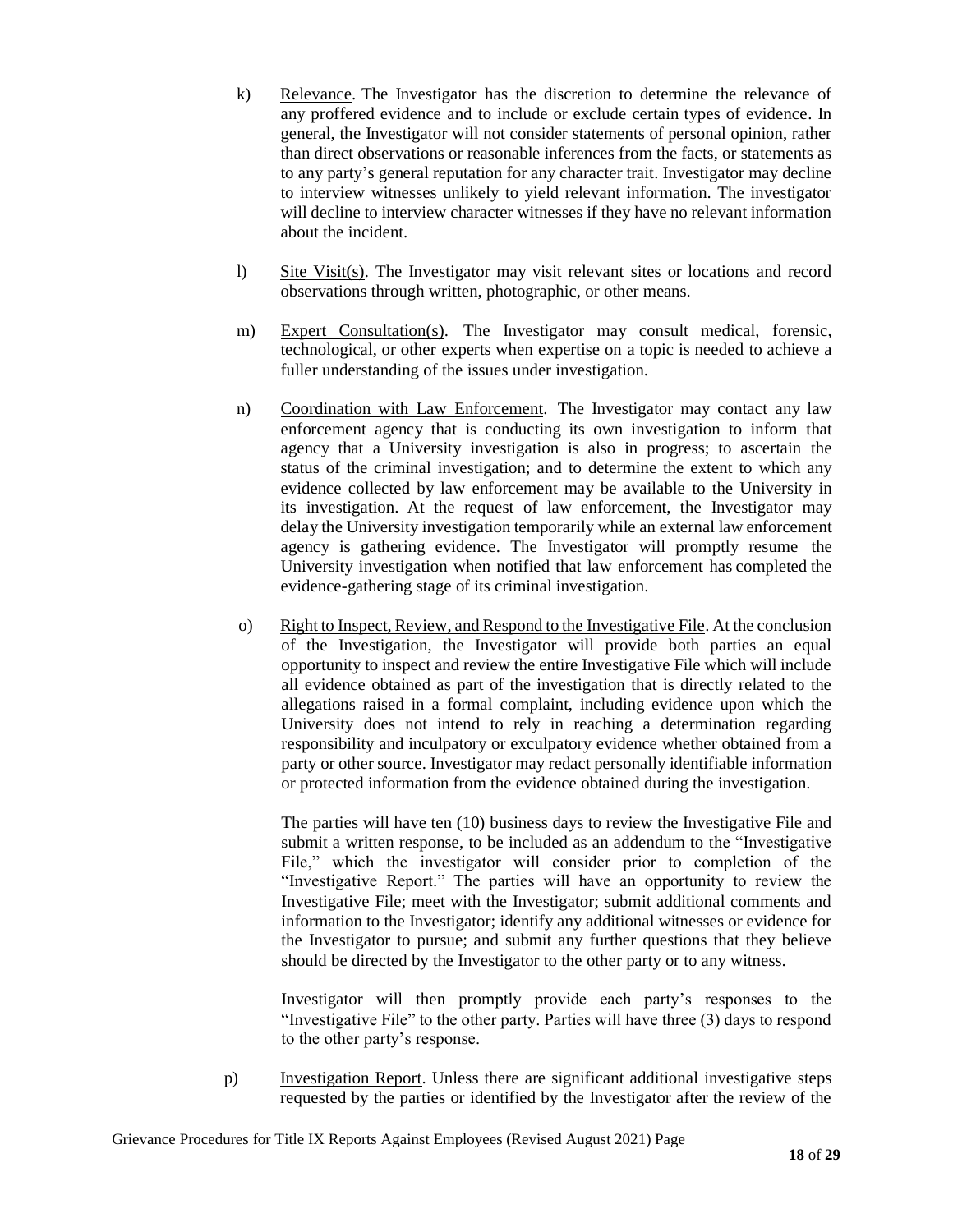Investigative File, within five (5) business days after receipt and consideration of any additional comments, questions and/or information submitted by the parties during the designated review and response period, the Investigator will prepare an Investigation Report which will:

- i. Fairly summarize and analyze the relevant information and relevant evidence gathered;
- ii. Outline the contested and uncontested information;
- iii. Outline the corroborated and uncorroborated information;
- iv. Include a credibility assessment; however, the credibility assessment must not be a determination regarding responsibility; and
- v. Include a recommendation as to whether there is sufficient evidence, by a Preponderance of the Evidence, which could support a finding of responsibility for a violation of the Policy (and, where applicable, the Code of Student Conduct).

The Investigator may make a recommendation as to mandatory or discretionary dismissal to the Title IX Coordinator based upon a review of the Title IX jurisdiction on a case-by-case matter.

The Investigator will deliver the Investigation Report to the Title IX Coordinator.

- q) Distribution of the Investigation Report. Upon receipt of the Investigation Report, the Title IX Coordinator will distribute the Investigation Report to each party and each party's advisor. The parties will have ten (10) business days to review the Investigative Report and submit a written response. The Title IX Coordinator will also notify the Director of Human Resources, or his/her designee and the Respondent's immediate supervisor simultaneously, that the Investigation Report is complete and available for review.
- r) Title IX Coordinator's Role After Distribution of Investigation Report. Upon reviewing the "Investigative Report" and any written responses thereto, the Title IX Coordinator will:
	- i. Determine whether the investigation reveals facts requiring or permitting dismissal of the formal complaint. If dismissal is warranted, the Title IX Coordinator will inform the parties, in writing, of the dismissal decision, the reason therefore, and an opportunity to appeal the dismissal.
	- ii. Determine that the matter should not be dismissed and send a Notice of Referral for a Review Panel Hearing contemporaneously to the parties and the Review Panel Hearing Officer.
- s) Impact and Mitigation Statements. Where the matter has been referred to the Review Panel for Live Hearing, both parties may submit a statement to the Title IX Coordinator for consideration by the Review Panel in determining an appropriate sanction. The Complainant may submit a written statement describing the impact of the Prohibited Conduct on the Complainant and expressing a preference about the sanction(s) to be imposed. The Respondent may submit a written statement explaining any factors that the Respondent believes should mitigate or otherwise be considered in determining the sanctions(s) imposed. The Title IX Coordinator will ensure that each of the parties has an opportunity to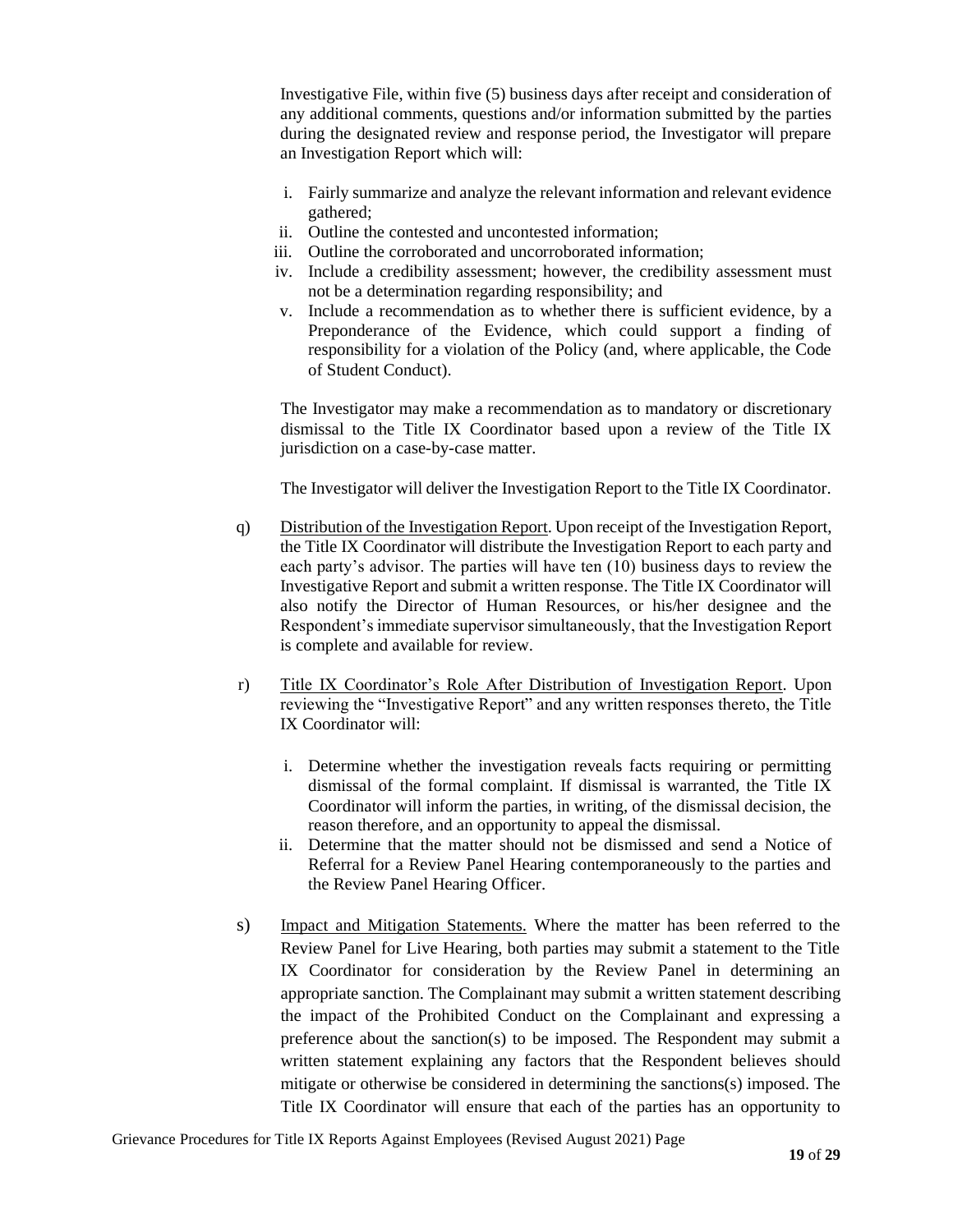review any statement submitted by the other party. The Title IX Coordinator will provide any statement(s) with the Investigation Report and the parties' other written submissions to the Review Panel. Impact and mitigation statements must be received within five (5) business days after referral to Review Panel.

- **2. Review Panel Hearing.** The Title IX Coordinator will appoint a standing pool of members of the University community or external professionals who are trained on the definition of sexual harassment; the scope of the University's education program or activity; these Procedures; how to serve impartially, including by avoiding prejudgment of the facts at issue, conflicts of interest, and bias; and who will make determination of responsibility after an independent review of the Investigation Report. The Title IX Coordinator will select three (3) members from this pool to serve on the Review Panel. The Review Panel shall elect one (1) member as Chair. In addition, the Hearing Officer shall serve as a non-voting Meeting Chair. Where the Respondent is an academic faculty member, at least two (2) of the voting members of the Review Panel will be appropriately trained, full-time faculty members. The Review Panel will review the Investigator's recommended finding(s) and, if applicable, determine any appropriate sanction(s) under these Procedures. All persons serving on any Review Panel (or as the Hearing Officer) must be impartial and free from actual bias or conflict of interest. The Review Panel members cannot be the same person(s) as the Title IX Coordinator or the Investigator(s) assigned to the matter.
	- a) Standard of Review. If either of the parties conteststhe Investigator's recommended finding(s) of responsibility (or no responsibility) for an alleged violation of the Policy, the Review Panel will hold a Hearing to determine (1) whether the concerns stated by the contesting party raise substantial doubt about the thoroughness, fairness and/or impartiality of the investigation; and, if not, (2) whether there is sufficient evidence to support the Investigator's recommended finding(s) by a Preponderance of the Evidence.
	- b) Notice and Timing of Hearing. Typically, a Live Hearing will be held within thirty (30) calendar days from the date of the issuance of the Investigative Report, subject to extension for good cause. The Title IX Coordinator or Hearing Officer will notify the parties in writing of the date, time, and location of the Hearing; the names of the Review Panel members and the Hearing Officer; and how to challenge participation by any member of the Review Panel or the Hearing Officer for bias or conflict of interest. Said notice will be issued at least ten (10) calendar days prior to the Live Hearing date. Any extension, including the reason for the extension, will be shared with the parties in writing.
	- c) Challenge Due to Conflict of Interest. If either party believes that any member of the Review Panel or Hearing Officer has a conflict of interest, their written challenge must be sent to the Title IX Coordinator. The challenge must state which individual(s) are the subject of the challenge and the basis for the challenge. Upon receipt of the challenge the Hearing Officer shall forward the same to the Review Panel for consideration and a decision as to whether to grant the challenge. The Title IX Coordinator shall make a decision within twenty-four (24) hours of receipt of the challenge and provide a written decision to the parties concerning the same. A challenge for Conflict of Interest will be considered good cause to continue or postpone the hearing if a decision cannot be reached before the scheduled hearing or if a Decision-maker must be replaced.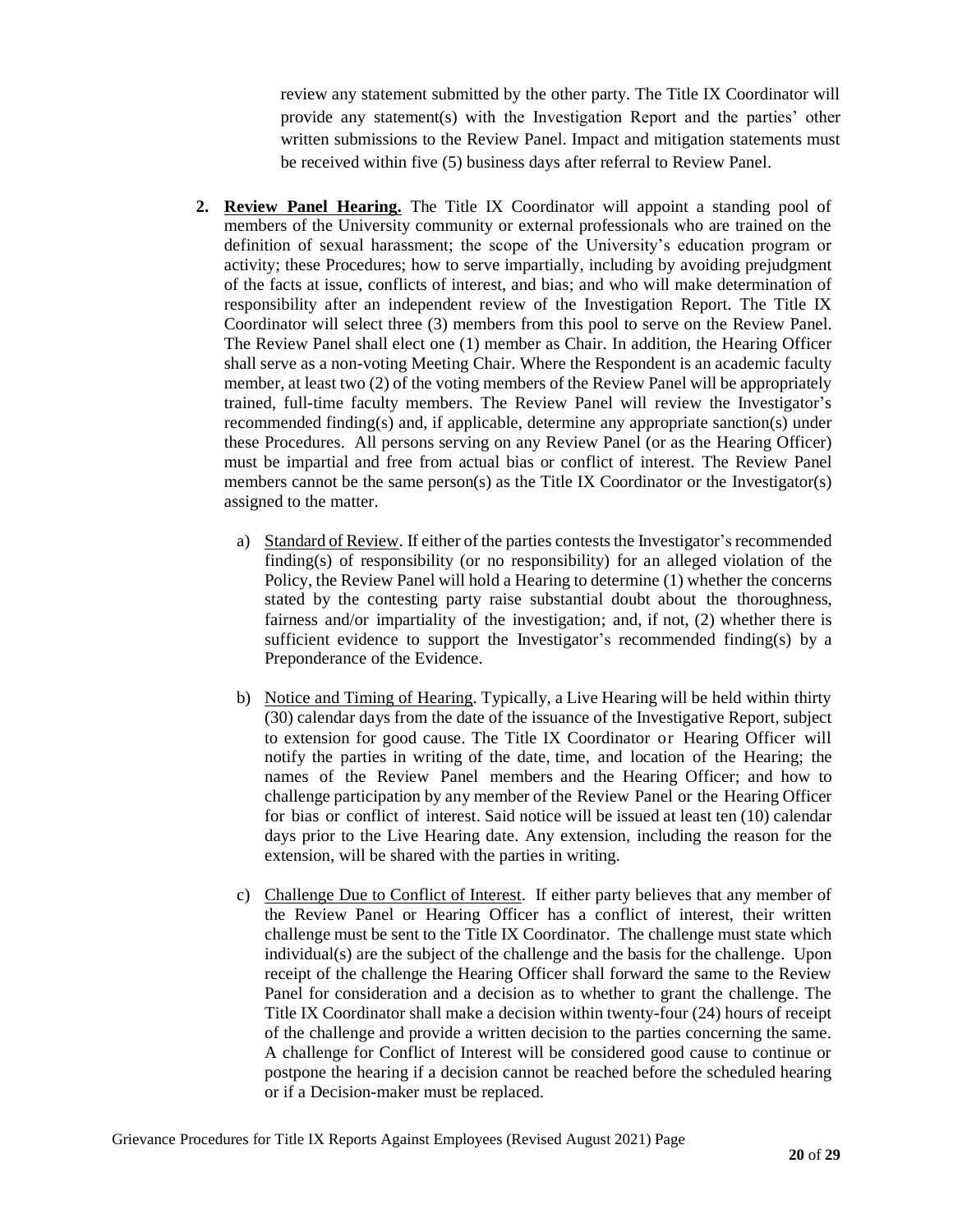- d) Postponement of Hearing. Permission to postpone a Hearing may be granted provided that the request to do so is based on a compelling emergency and communicated to the Hearing Officer prior to the time of the Hearing.
- e) Live Hearing Required. Live hearings may be in person or virtual live hearings. Live hearings may be conducted with all the parties physically present in the same geographic location or, at the University's discretion, any or all parties, witnesses, and other participants may appear at the live hearing virtually, with technology enabling the Review Panel and all participants simultaneously to see and hear each other. All participants must be both seen and heard. In addition, all participants appearing virtually, must identify if there are any other individuals present with them at their location. Individuals who are not a part of the process or who will testify later, may be required to leave the location during the hearing.
- f) Live Hearing Format. The Live Hearing is an opportunity for the parties to address the Review Panel, in person and to provide information relevant to the issue(s) to be decided by the Review Panel.
	- i. The parties may address any information in the Investigation Report, supplemental statements submitted in response to the Investigation Report, and any impact and mitigation statements.
	- ii. Each party has the opportunity to be heard, to identify witnesses for the Review Panel's consideration, and to respond to any questions of the Review Panel.
	- iii. Cross Examination:
		- a. The parties may not directly question each other.
		- b. Each party's Advisor is permitted to ask the other party and any witness relevant questions and relevant follow-up questions, including those challenging credibility.
		- c. Before a Complainant, Respondent, or Witness answers a crossexamination or other question, the Review Panel must first determine whether the question is relevant and explain any decision to exclude a question as not relevant.
		- d. Although not required, to aid in the efficiency of the Hearing, it is highly recommended that the parties have questions prepared prior to the Hearing.
		- e. Questions and evidence about the Complainant's sexual predisposition or prior sexual behavior are not relevant, unless such questions and evidence about the Complainant's prior sexual behavior are offered to prove that someone other than the respondent committed the conduct alleged by the complainant, or if the questions and evidence concern specific incidents of the complainant's prior sexual behavior with respect to the Respondent and are offered to prove consent.
		- f. No harassing or abusive questioning allowed during cross-examination.
			- i. Examples of questioning that may be harassing or abusive:
				- Advisor yells or screams at the other party/witness,
				- Advisors stands and physically leans into the party/witness' personal space, or
				- Advisor asks questions in a manner designed to promote rape myths or sex-based stereotypes.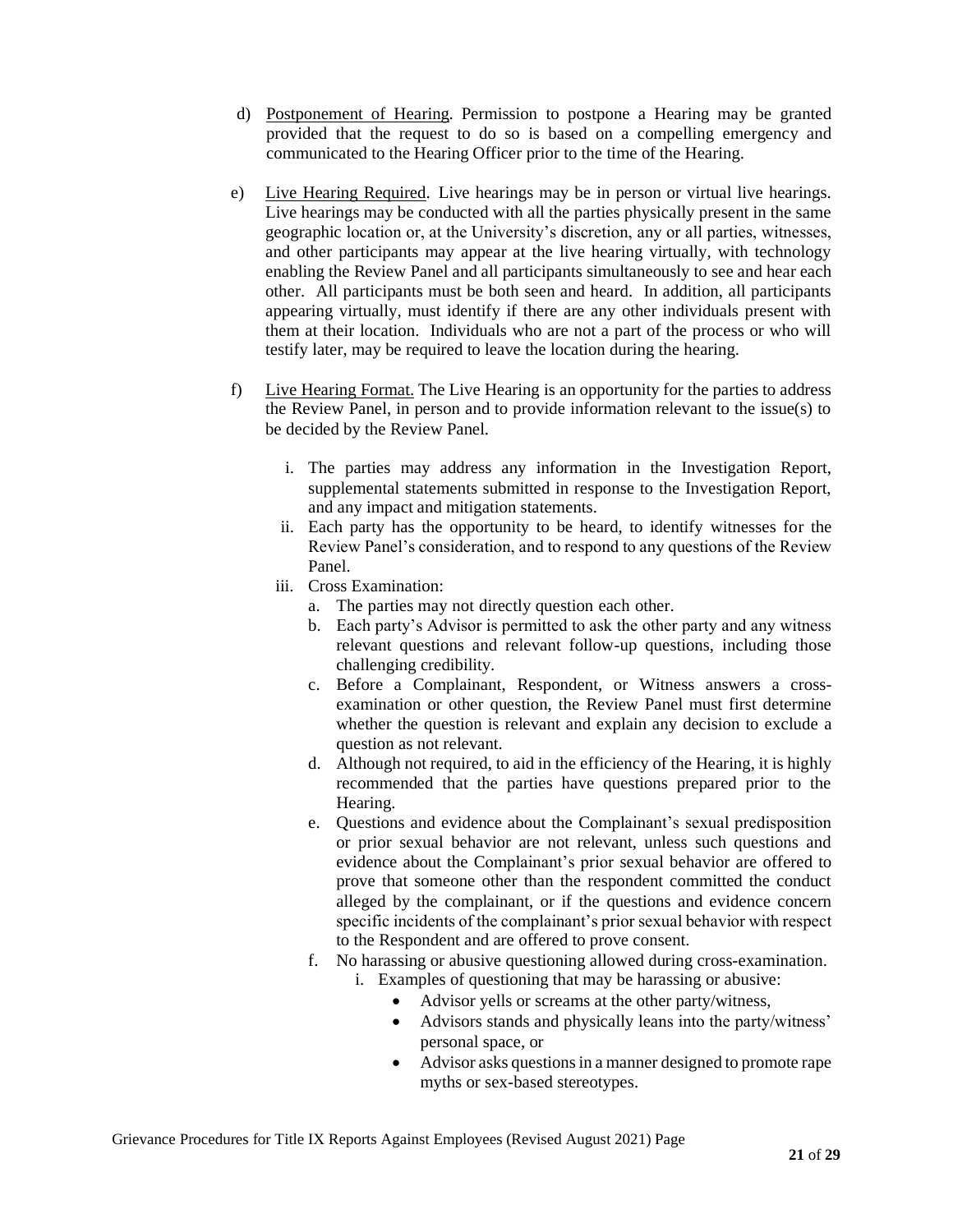- iv. Advisors may directly question any witness that is not a party to this Complaint or similar complaint involving either party.
- v. A typical hearing may include brief opening remarks by the Complainant and/or Respondent, with follow-up questions posed by the Review Panel; information presented by the Investigator or witnesses deemed relevant by the Review Panel, with follow-up questions by the Review Panel of the Investigator or witnesses; and brief concluding remarks by the Complainant and/or Respondent. The Hearing Officer has the discretion to determine the specific Hearing format.
- vi. Formal rules of evidence and court procedures are not used and do not apply unless specified herein. Employee conduct hearings are not court proceedings; the procedures used in civil or criminal trials, motions, or other proceedings before a court or administrative agency do not apply. For example, discovery procedures, requirements for pleadings, and the hearsay rule do not apply in student disciplinary hearings.
- vii. The Live Hearing will be electronically recorded. The Parties, upon request, shall be provided with a copy of the recording. The original recording will remain the property of the University and will be considered the investigation record. Upon the prior approval of the Hearing Officer, the Respondent and/or the Complainant may utilize the services of a Certified Court Reporter at their own expense. If a Certified Court Reporter is utilized the party utilizing the Certified Court Reporter shall provide the University with the original transcript at no charge to the University. The original transcript will then become the official record of the proceedings. If both parties are requesting to use a Certified Court Reporter, only one Certified Court Reporter will be permitted, and the Respondent and Complainant shall share the costs.
- g) Participation in Hearing.
	- i. Parties. Both the Complainant and the Respondent have a right to be present at the Live Hearing. Either party may request alternative methods for participating in the Hearing that do not require physical proximity to the other party, including participating through electronic means. This request should be submitted to the Hearing Officer at least two (2) business days prior to the Hearing. Any or all parties, witnesses, and other participants may appear at the Live Hearing virtually, with technology enabling participants simultaneously to see and hear each other.
	- ii. Party's Failure to Attend. If, despite being notified of the date, time, and location of the Hearing, either party is not in attendance, the Hearing may proceed, and applicable sanctions may be imposed. Neither party is required to participate in the hearing for the Hearing to proceed.
	- iii. Investigator or other witnesses. The Review Panel will request the presence of the Investigator or any other witness it deems necessary to its determination. The parties may also request the presence of any witness they deem relevant to the determination by the Review Panel. Proposed witness lists shall be provided to the Hearing Officer at least four (4) business days prior to the Hearing and said lists shall contain a brief statement of the need or relevancy of the proposed witness's presence at the Hearing. The Review Panel has absolute discretion to determine which witnesses are relevant to its determination and may decline to hear from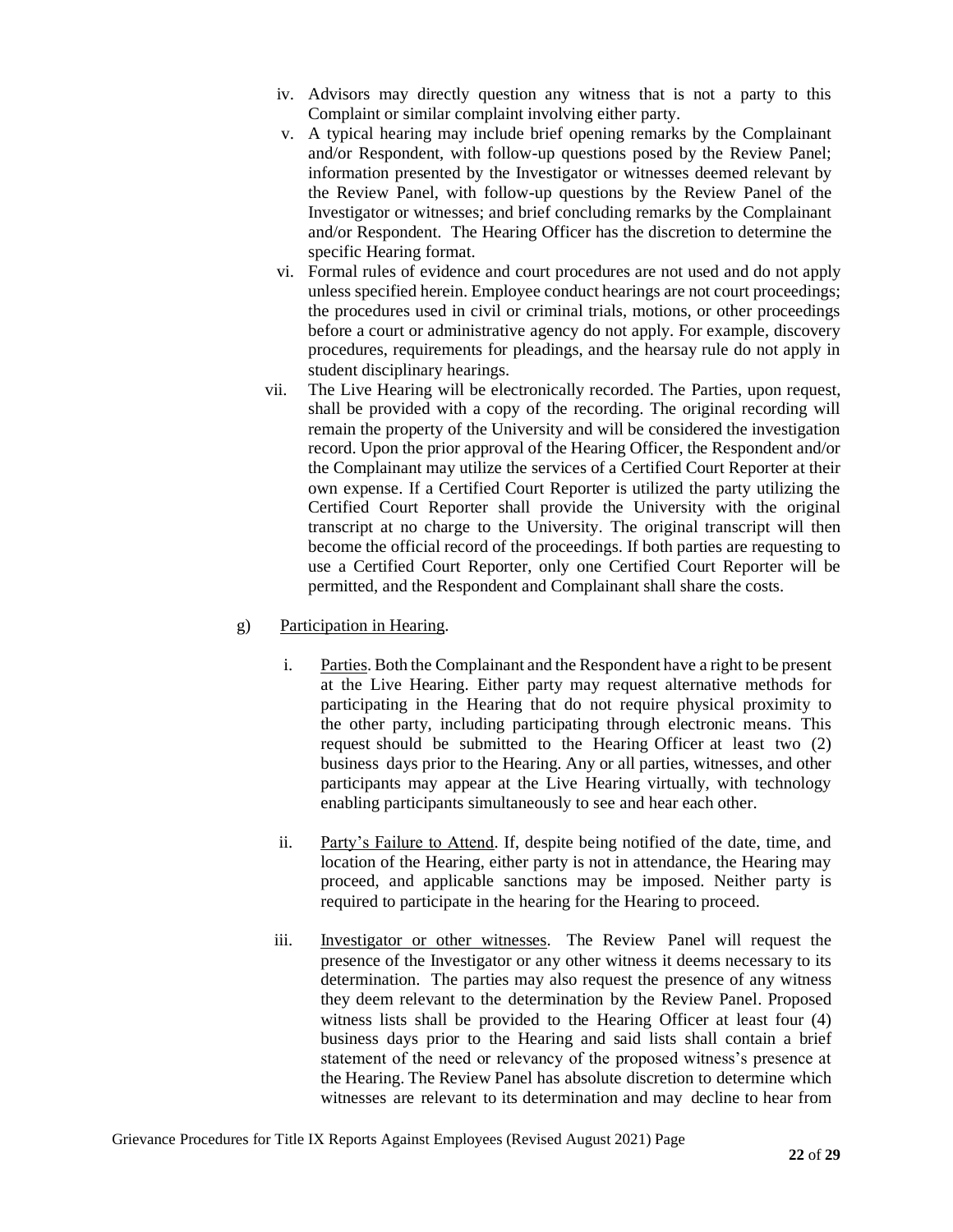witnesses where it concludes that the information is not necessary for its review. It is the responsibility of each of the parties to arrange for the attendance of any proposed witness who is not affiliated with the University.

- a. It is the responsibility of each of the parties to arrange for the attendance of any proposed witness who is not affiliated with the University.
- b. The University does not have subpoena power to compel the attendance of witnesses who are not affiliated with the University.
- c. Witnesses will not be present for or hear the testimony of the parties or other witnesses
- d. If a party or witness does not submit to cross-examination at the Live Hearing, the Review Panel may rely on any statement of that party or witness in reaching a determination regarding responsibility; provided, however, that the Review Panel cannot draw an inference about the determination regarding responsibility based solely on a party's or witness's absence from the live hearing or refusal to answer cross-examination or other questions.
- iv. Advisors. Both the Complainant and the Respondent must be accompanied to the Hearing by one (1) Advisor, unless required by law, of their choosing, who may or may not be an attorney. If the parties are consulting with more than one (1) Advisor, they must designate their "Advisor" for purposes of these proceedings. During the Hearing, an Advisor will conduct direct examination of their party and witnesses in addition to crossexamination. Advisors may present an opening or closing statement on behalf of their party. The University reserves the right to remove any individual whose actions are disruptive to the proceedings. If an Advisor is removed for failure to abide by the hearing rules, the hearing will continue after a new Advisor is appointed by the University, who may or may not be an attorney.
	- a. If a party's Advisor is also a witness, the party may have an alternative Advisor temporarily step-in to question the Advisor/witness.
	- b. If a party does not choose an Advisor or the chosen Advisor becomes unavailable, the University will appoint an Advisor for the party, who may or may not be an attorney.
- **3. Determination by the Review Panel.** At the conclusion of the Live Hearing, the Review Panel must, by majority vote, issue a Final Outcome Letter and determination regarding responsibility. To reach this determination, the recipient must apply the preponderance of the standard of evidence.

Within ten (10) business days, the Review Panel will issue an independent Final Outcome Letter which must include:

- a) Identification of the allegations potentially constituting sexual harassment;
- b) A description of the procedural steps taken from the receipt of the formal complaint through the determination, including any notifications to the parties, interviews with parties and witnesses, site visits, methods used to gather other evidence, and hearings held;

Grievance Procedures for Title IX Reports Against Employees (Revised August 2021) Page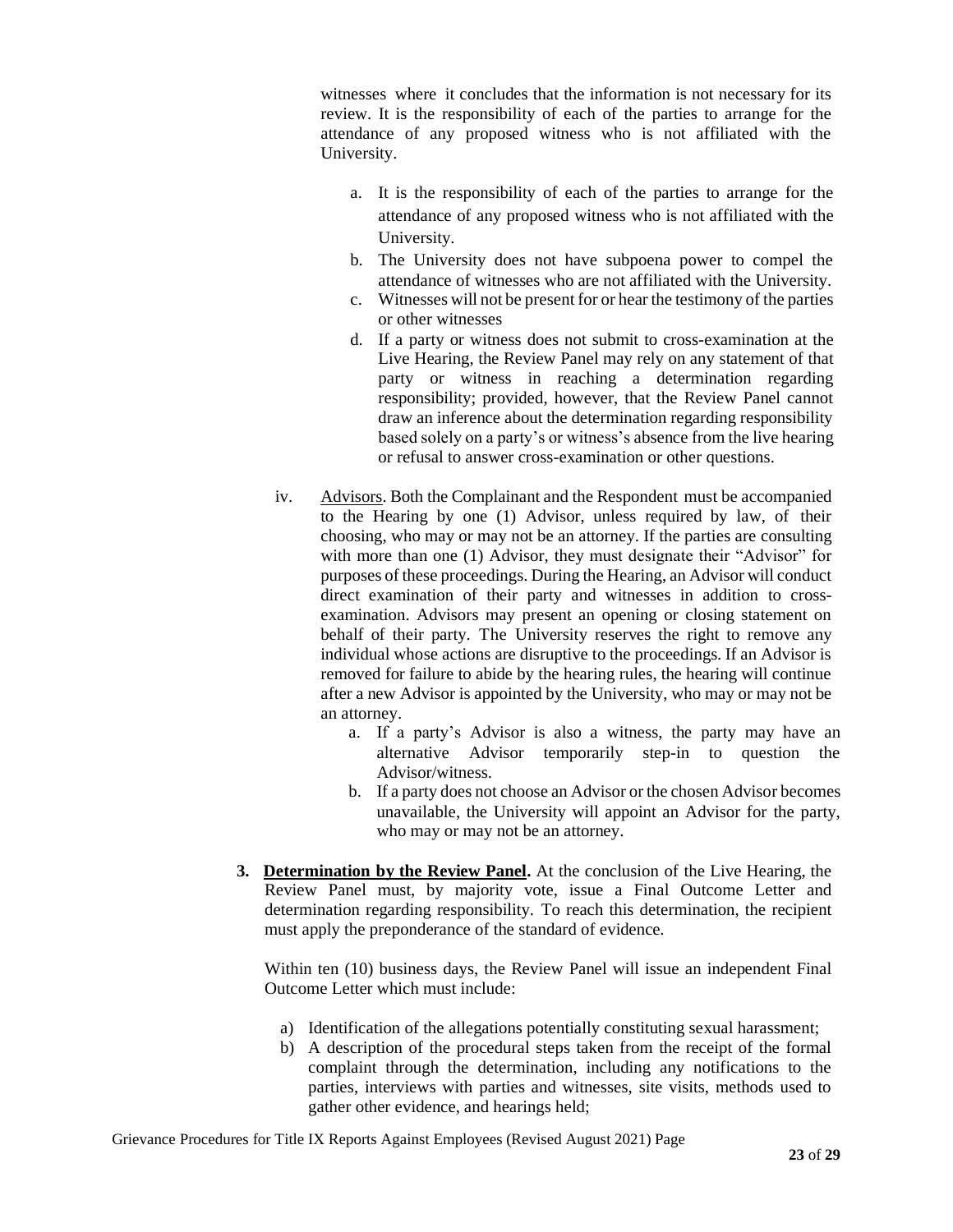- c) Findings of fact supporting the determination;
- d) Conclusions regarding the application of the recipient's code of conduct and policies to the facts;
- e) A statement of, and rationale for, the result as to each allegation, including a determination regarding responsibility, any disciplinary sanctions the recipient imposes on the respondent, and any whether remedies designed to restore or preserve equal access to the recipient's education program or activity will be provided by the recipient to the Complainant; and
- f) The procedures and permissible bases for the Complainant and Respondent to appeal.

Once the Review Panel has determined that there is sufficient evidence, by a Preponderance of the Evidence, to support a finding of responsibility under the Policy, it will refer the matter for sanctioning. No decision will be communicated to the parties orally.

The written Final Outcome Letter issued to the parties must include the determination on responsibility AND the disciplinary sanction.

**4. Sanctions.** Where a finding of responsible is made, the matter will be referred to a trained Human Resource Office Designee – excluding the Director – to issue a sanction. The Human Resource Office designee may consult with: (i) Respondent's supervisor; (ii) Office of the Provost (Faculty); (iii) the Vice President of Operations/Chief of Staff (Staff); and (iv) the Office of Equity Programs/the Title IX Coordinator prior to issuing sanctions.

Possible sanctions may include one or more of the following: informal and formal counseling, progressive disciplinary action, No-Contact Directive, transfer of position, removal of administrative appointment, demotion, suspension, and termination of employment.

The Policy prohibits a broad range of conduct, all of which is serious in nature. The propriety of any particular sanction is reviewed on an individual basis based on the unique facts and circumstances. In keeping with the University's commitment to foster and environment that is safe, inclusive, and free from discrimination and harassment, the decision-makers have and wide latitude in the imposition of sanctions tailored to the facts and circumstances of the Prohibited Conduct, the impact of the conduct on the Complainant and University community, and accountability for the Respondent. The imposition of sanctions is designed to eliminate Prohibited Conduct, prevent its recurrence, and remedy its effects, while supporting the University's educational mission and legal obligations. Sanctions may include educational, restorative, rehabilitative, and punitive components. Some conduct, however, is so egregious in nature, harmful to the individuals involved or so deleterious to the educational process that it requires severe sanctions, including suspension or termination of employment from the University.

In determining the appropriate sanction(s), the decision-maker(s) will be guided by several considerations, including:

- i. The severity, persistence or pervasiveness of the Prohibited Conduct;
- ii. The nature or violence (if applicable) of the Prohibited Conduct;
	- iii. The impact of the Prohibited Conduct on the Complainant;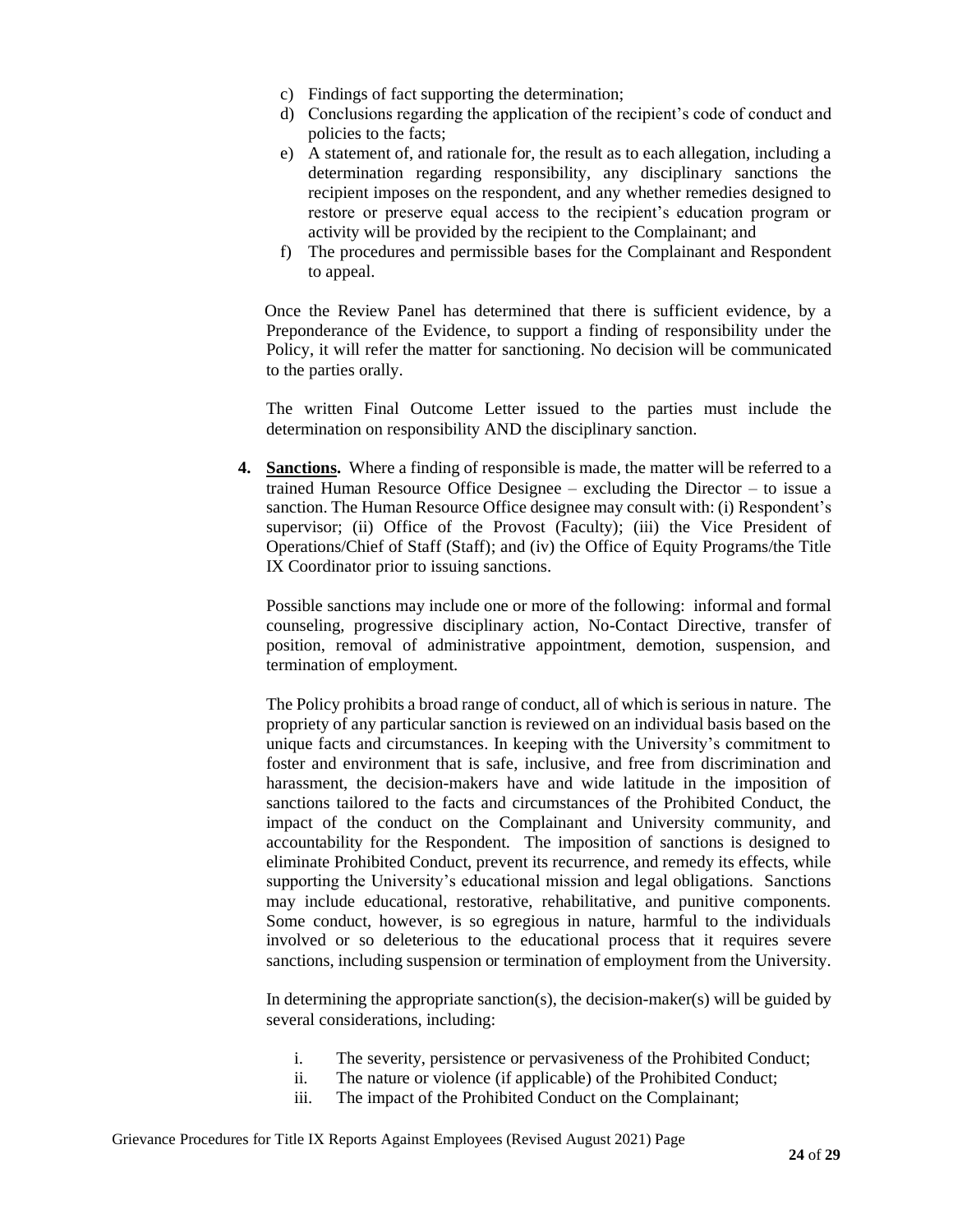- iv. The impact or implications of the Prohibited Conduct within the University community;
- v. Prior misconduct by the Respondent, including the Respondent's prior disciplinary history, at the University or elsewhere, and any criminal convictions;
- vi. Whether the Respondent has accepted responsibility for the Prohibited Conduct;
- vii. The maintenance of a safe, nondiscriminatory, and respectful environment conducive to learning; and
- viii. Any other mitigating, aggravating, or compelling factors.

The trained Human Resource Office Designee may consult with: (i) the Respondent's supervisor; (ii) the Office of the Provost (Faculty); (iii) the Vice President of Operations/Chief of Staff (Staff); and (iv) The Office of Equity Programs or the Title IX Coordinator prior to issuing sanctions to ensure that any disciplinary action is appropriate for the violation and consistent with the disciplinary procedures for the Employee type and prior University action for similar policy violations. The decision-maker(s) will also determine any other appropriate actions, which may include: (1) imposing or extending a No-Contact Directive; (2) imposing or extending University employment modifications; (3) other restorative remedies for the Respondent, such as formal referral for formal or informal counseling; (4) imposing or extending increased monitoring, supervision, and/or security at locations or in connection with activities where the Prohibited Conduct occurred or is likely to reoccur; (5) arranging for conducting targeted or broad-based education programming or training for relevant persons or groups; and/or (6) imposing any other remedial or protective measures that are tailored to achieve the goals of the Policy.

- **5. Appeals of the Final Outcome Letter or Dismissal Letter**. Appeals are not new hearings. Rather, review will be limited to a record of the original hearing and supporting documents. Appeals must be in writing. Verbal appeals are not accepted.
	- a) Who May Appeal. The Complainant and/or the Respondent may appeal: (1) a decision of the Review Panel and (2) any mandatory or discretionary dismissal, in part or in full, of a Title IX Formal Complaint. The individual appealing is referred to as the appellant. In situations where more than one party appeals, they will be designated as Complainant/Appellant, Respondent/Appellant and/or Director Appellant as appropriate.
	- b) Bases for Appeal and Content of Appeal Statements. The Appellant must base the appeal exclusively on one or more of the following grounds:
		- i. Procedural irregularity that affected the outcome of the matter;
			- 1. Relevance determinations made by either the Investigator or the Review Panel may be appealed;
		- ii. New evidence that was not reasonably available at the time the determination regarding responsibility or dismissal was made, that could affect the outcome of the matter; and/or
		- iii. The Title IX Coordinator, investigator(s), or decision-maker(s) had a conflict of interest or bias for or against complainants or respondents generally or the individual complainant or respondent that affected the outcome of the matter.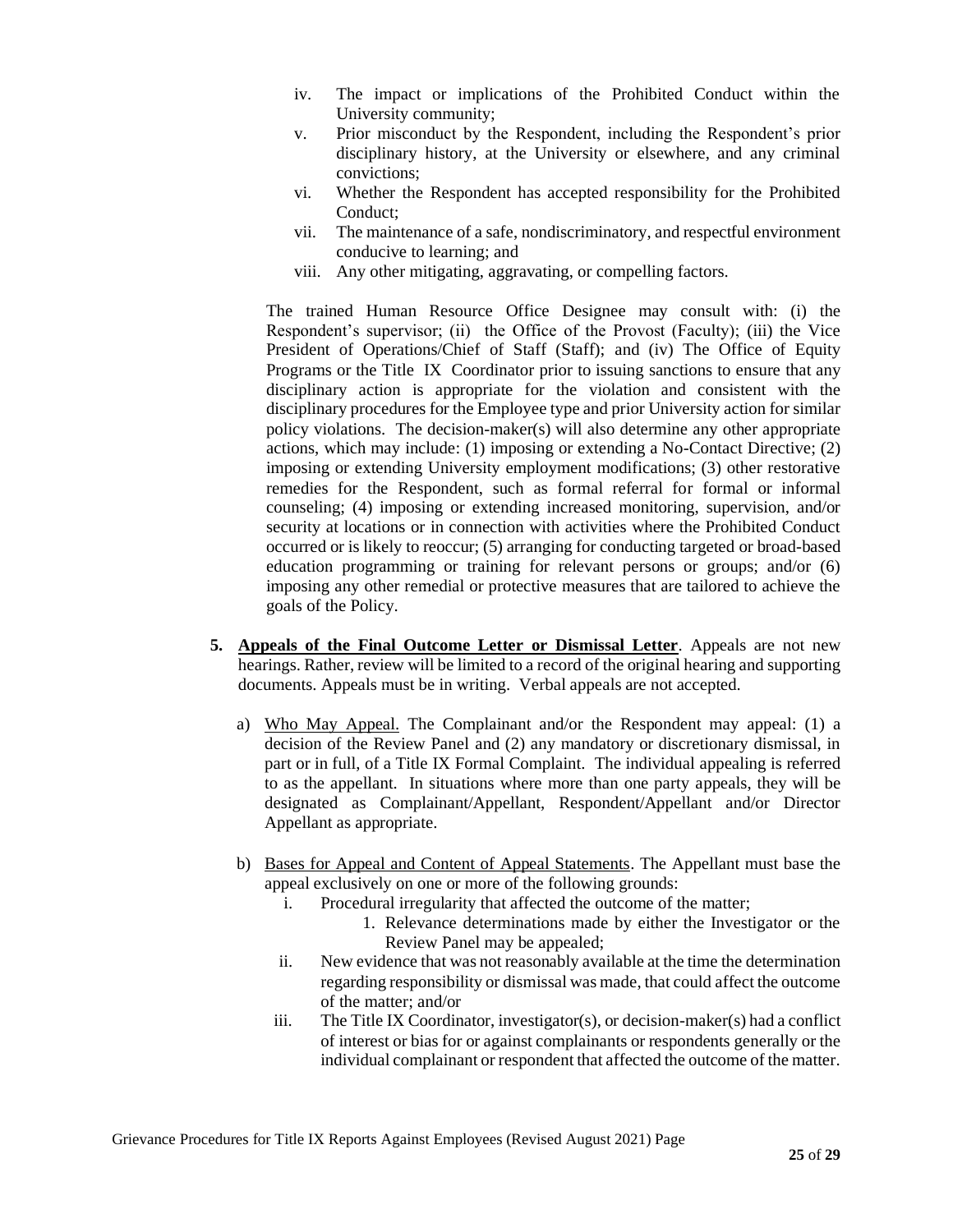- c) Statement of Appeal. The Appellant must submit a Statement of Appeal to the Title IX Coordinator within five business days of receipt of the Final Outcome Letter or Dismissal Letter. Upon showing of good cause, an extension may be requested in writing and may be granted by the Title IX Coordinator.
- d) Notification of Appeal. Upon receipt of a Statement of Appeal, the Title IX Coordinator must:
	- i. Notify the other party in writing when an appeal is filed and must implement appeal procedures equally for both parties;
	- ii. Ensure that the decision-maker(s) for the appeal is not the same person as the decision-maker(s) from the Review Panel which reached a determination regarding responsibility or sanction, the Investigator(s), or the Title IX Coordinator.
	- iii. Ensure that the final decision-maker(s) for the appeal complies with the University Procedures.
	- iv. Give both parties an opportunity to submit a written statement in support of or challenging the Statement of Appeal. The Title IX Coordinator will submit the Statement of Appeals to the non-appealing party to make a written response to the Statement of Appeal.
		- 1. The responses from a non-appealing party must be submitted to the Title IX Coordinator within five (5) business days.
- e) Sanction Held in Abeyance Pending Appeal. The effective date of any sanction, not already imposed, will be held in abeyance (temporarily delayed) automatically during the period in which an appeal may be filed and until the Title IX Coordinator reaches a decision on any appeal filed; however, the Title IX Coordinator has the right to retain certain conditions or restrictions, particularly those related to lifesafety issues and "no contact" directives.
- f) Appeal Must be Timely Filed. If no appeal is filed, or an appeal is not timely, the original finding will stand, effective on the date the appeal period expires. The Title IX Coordinator will determine if the appeal is timely.

If the appeal is timely, the Title IX Coordinator will:

- i. Appoint an Appeal Officer to decide the appeal. The Appeal Officer is independent of the previous process, including from any dismissal appeal that may have been heard earlier in the process.
- ii. Provide the identity and contact information for the Appeal Officer to the parties.
- iii. If both parties submit appeals, the same Appeal Officer will decide both appeals individually, but contemporaneously. The same Appeal Officer will decide any appeals arising from the same facts and circumstances.
- g) Assignment to Appeal Officer (Director of Human Resources, or designee). When the Title IX Coordinator receives a Statement of Appeals which complies with the bases for appeals as found in these procedures, the Title IX Coordinator will assign the matter to an Appeal Officer to make a final decision for the matter. The Title IX Coordinator will make available the following items to the Appeal Officer including, but not limited to the: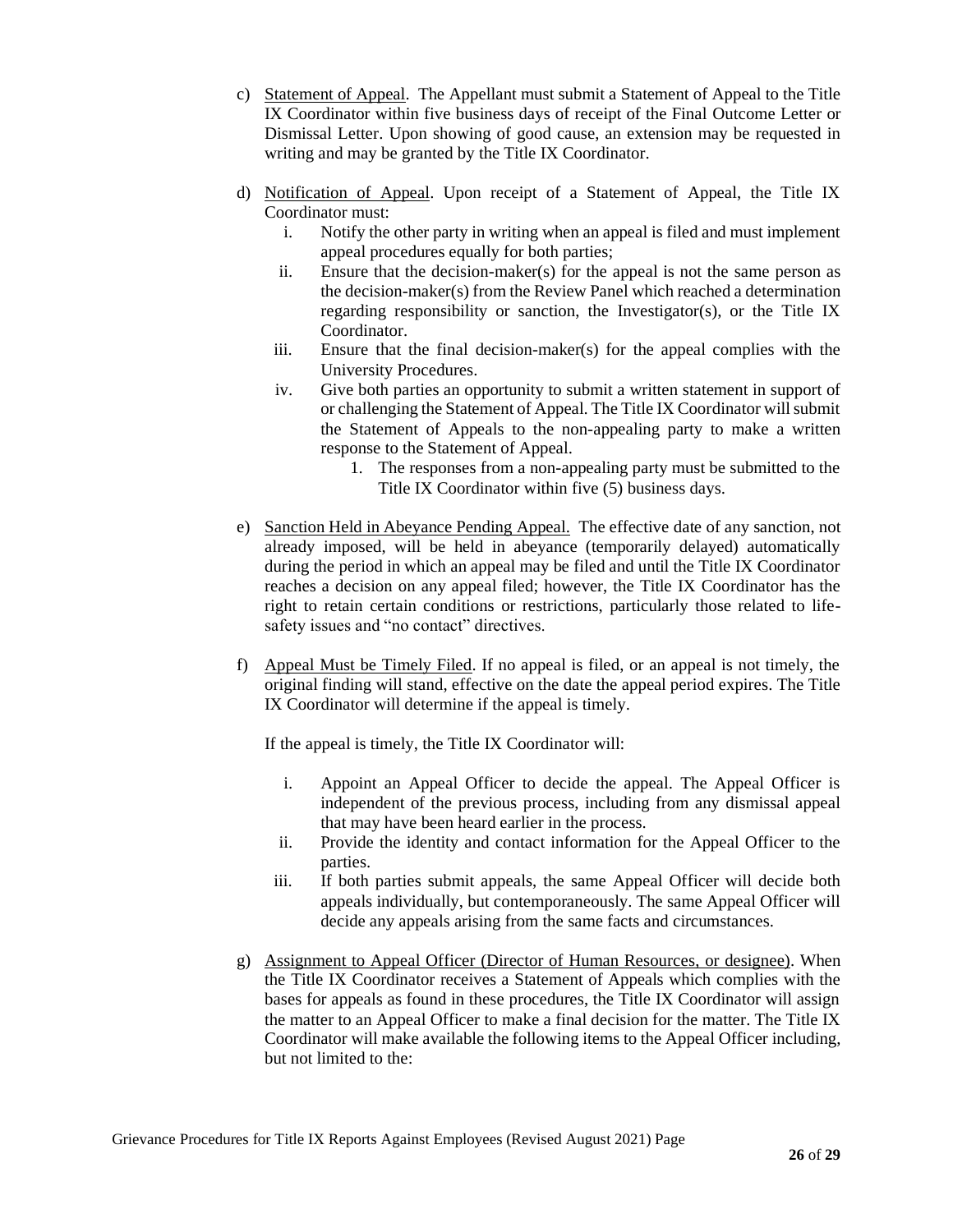- i. Investigative Report,
- ii. Review Panel's Live Hearing recordings and all documents reviewed and received at the Live Hearing,
- iii. Impact and Mitigation Statements,
- iv. Final Outcome Letter from the Review Panel,
- v. Dismissal Letter from Title IX Coordinator,
- vi. Statement of Appeal, and
- vii. Non-Appealing Party's Response to the Statement of Appeal.
- h) Authority of the Appeal Officer. Upon receipt of the appeal documents, the Appeal Officer will issue a written decision describing the result of the appeal and the rationale for the result which may:
	- i. Dismiss the appeal for failure to meet the grounds of appeal, upholding the initial outcome and sanction(s), if applicable.
	- ii. Affirm the action, at which time the matter will be considered final and binding upon all involved.
	- iii. Reverse the action taken by the Review Board and dismiss the case. A case will be dismissed only in rare and extreme circumstances.
	- iv. Remand the case to the Review Board or Investigator based upon new evidence or procedural irregularities, with specific instructions on the remanded issue(s)
	- v. Recommend an increase or decrease any sanctions imposed based on information presented during the appeal process, with a rationale supporting the modification.
- i) Timing of Final Decision. Within ten (10) business days of receipt of the Statement of Appeal, the final decision will be communicated to all parties in writing.
- j) Extension of Issuing a Decision. The time period for the Appeal Officer's decision may be extended upon agreement of the Respondent and Complainant.
- k) Decision of the Appeal Officer is Final. The decision of the Human Resource Director or designee serving as the Appeal Officer is final.

Provided that, nothing in these Procedures abrogates post-adjudication rights as provided by state and federal law (i.e., West Virginia State Grievance Procedure). See W. Va. Code §6C-2 -1, *et. seq.*,

[http://www.pegb.wv.gov/links/Pages/default.aspx;](http://www.pegb.wv.gov/links/Pages/default.aspx) the [West Virginia Human Rights Commission;](http://www.hrc.wv.gov/Pages/default.aspx) the [Office of Civil Rights;](http://www2.ed.gov/about/offices/list/ocr/index.html) and the [Equal Opportunity Employment Commission.](https://www.eeoc.gov/)

## <span id="page-27-0"></span>**B. INFORMAL RESOLUTION**

Except for formal complaints alleging that an Employee sexually harassed a student, the parties may voluntarily seek Informal Resolution in place of an investigation and Formal Resolution prior to any determination in a matter. The University, however, has the discretion to determine whether the nature of the reported conduct is appropriate for Informal Resolution, to determine the type of Informal Resolution that may be appropriate in a specific case, and, pursuant to Section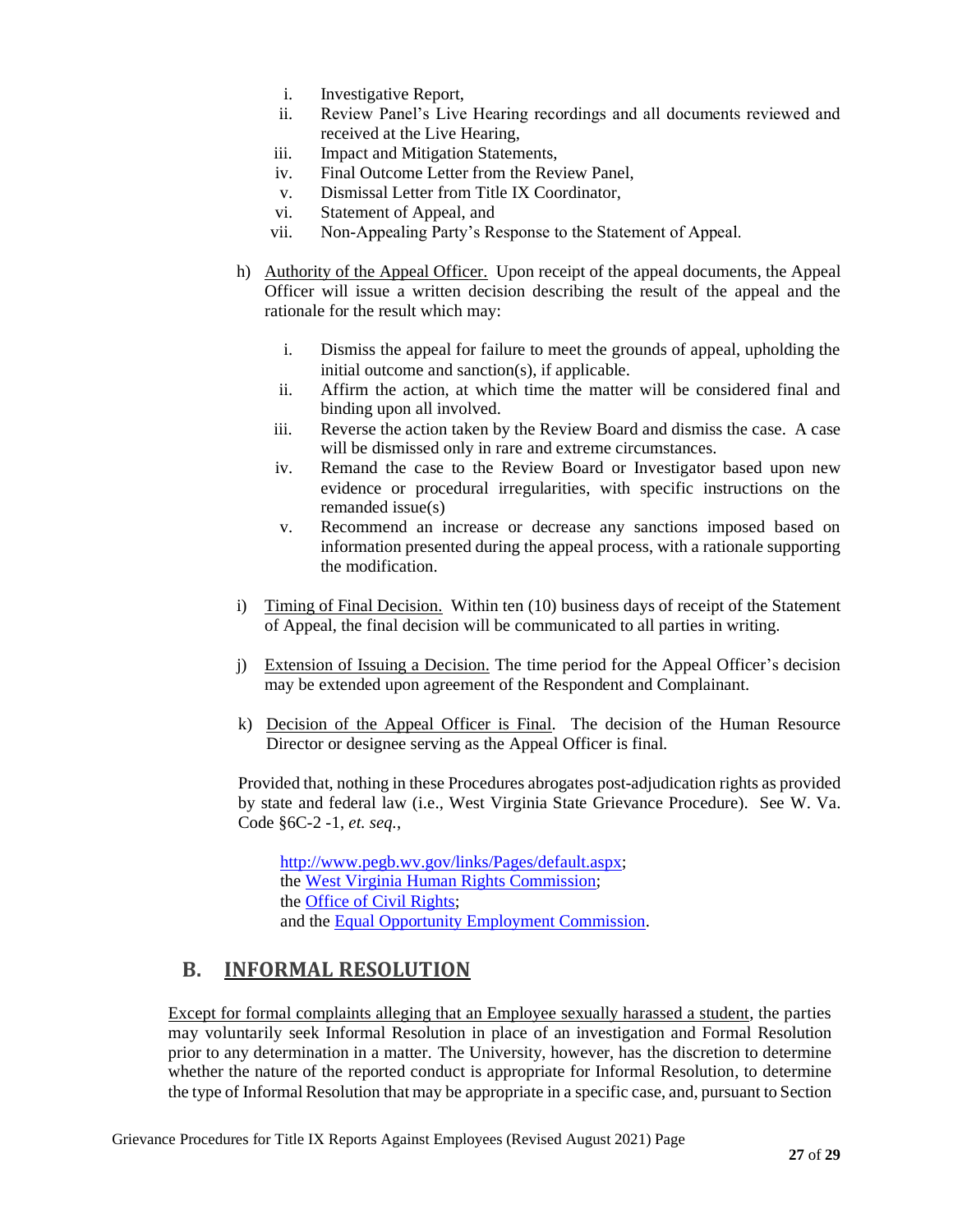IX.A of these Procedures, to refer a report for Formal Resolution at any time. In addition, Informal Resolution may not be available where the Title IX Coordinator in conjunction with the Director of Human Resources and any other necessary or appropriate University officials has determined that one or more of the following Risk Factors is present. **Forms of Informal Resolution that involve face-to-face meetings between the Complainant and the Respondent, such as mediation, are not available in all cases involving Prohibited Conduct.**

Participation in Informal Resolution (including any specific form of Informal Resolution) is voluntary. The University will not compel a Complainant or Respondent to engage in Informal Resolution, will not compel a Complainant to directly confront the Respondent, and will allow a Complainant or Respondent to withdraw from an Informal Resolution for any reason within forty-five (45) days of signing the Informal Resolution. Any party wishing to withdraw an Informal Resolution after forty-five (45) days of signing the Alternative Resolution must show good cause reason for the withdrawal and good cause reason that the Informal Resolution was not working appropriately. The University may decline the request for Informal Resolution in any particular case and may terminate an ongoing Alternative Resolution process at any time. Pursuing Informal Resolution does not preclude later use of Formal Resolution, if the Informal Resolution fails to achieve a resolution acceptable to the parties and the University. Where the Complainant or the Respondent withdraws from Informal Resolution or Informal Resolution is otherwise terminated for any reason, any statements or disclosures made by the parties during the course of the Informal Resolution may be considered in a subsequent investigation and Formal Resolution.

With any form of Informal Resolution, each party has the right to choose and consult with an advisor or representative, as applicable. The parties may be accompanied by their respective Advisors at any meeting or proceeding held as part of Informal Resolution. The Advisor may provide support and advice to the parties at any meeting and/or proceeding, they may not in any manner disrupt, such meetings and/or proceedings.

Informal Resolution may involve trained Informal Resolution Facilitators and/or community remedies that are designed to address a report of Prohibited Conduct, such as:

- A. One-on-One Communication: If a Complainant wishes to address a situation with a Respondent without the direct involvement of a third party, the Complainant may communicate directly with the Respondent. This form of Informal Resolution is appropriate only if the Complainant does not feel threatened, there is no risk of physical harm, and the Complainant reasonably believes the Respondent will be receptive to the communication. Complainants are NOT required to engage in one-on-one communication before seeking the third-party assistance or other help.
- B. Resolution with the Assistance of an Informal Resolution Facilitator: A Complainant may seek assistance in informally resolving a report of Prohibited Conduct from: (i) Complainant's supervisor, if the Complainant is an Employee; (ii) Respondent's supervisor; (iii) the Human Resources Office; (iv) the Office of the Provost (Faculty); (v) the Office of Equity Programs or the Title IX Coordinator; or (vi) other third party as agreed to by the parties. The availability of this form of Informal Resolution, and any resolution reached through such form of Informal Resolution, is subject to the agreement of the Title IX Coordinator, the Complainant and the Respondent. This form of Informal Resolution may not be used in all allegations of Prohibited Conduct.
- C. Interventions and Remedies: Informal Resolution agreements may involve a host of interventions and remedies, such as actions designed to maximize the Complainant's access to educational, extracurricular, and/or University employment activities; increased